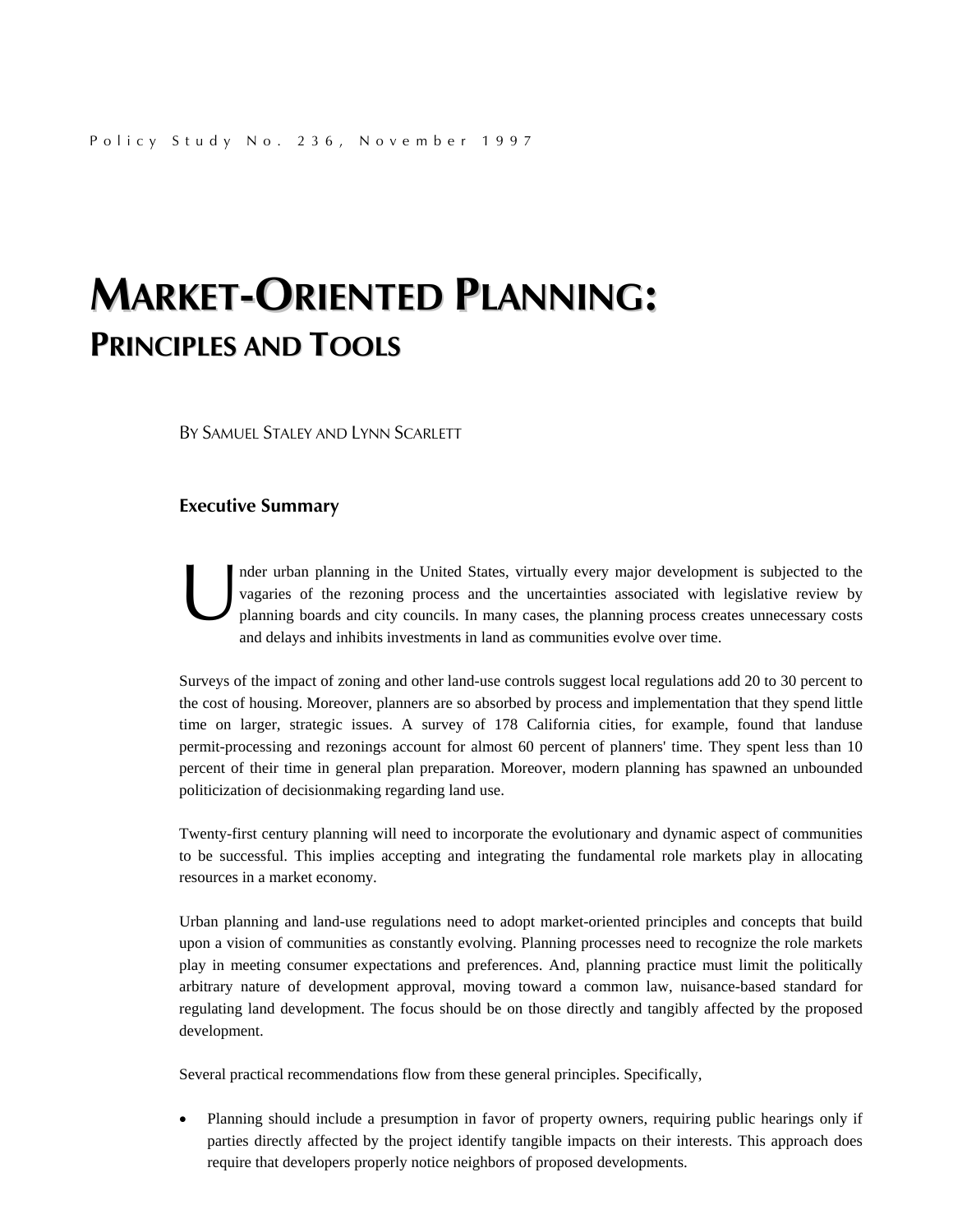- Local planning decisions should be protected from regional or state interference unless a clear public interest exists or regional spillover effects are not addressed in the proposed plan.
- Developers should be expected to modify projects to minimize negative impacts, but these impacts should be tangible and measurable.
- Planning boards should adopt zoning districts that accommodate a large number of uses to facilitate changing needs.
- Cities should adopt administrative review processes that set forth clearly defined criteria for what is acceptable by local planning boards.
- Property owners and developers should bear the costs of property development, including infrastructure directly associated with that development. However, property owners should be given latitude to determine what kind of infrastructure is appropriate.
- Standing in public hearings should be limited to parties clearly and directly affected by a proposed development.
- Development approval should be based on a set of clearly defined and stable rules, rather than on prescribing specific land-use outcomes. Stability can be enhanced by requiring a supermajority to modify planning board decisions and by requiring pre-application meetings.

Planning that relies on end-state prescriptions and unbounded political intervention into landowner choices, even where tangible impacts are not apparent, is both costly and incompatible with dynamic economies. Market-oreinted planning offers both greater predictability and greater flexibility so that communities can evolve as economies and consumer preferences change over time.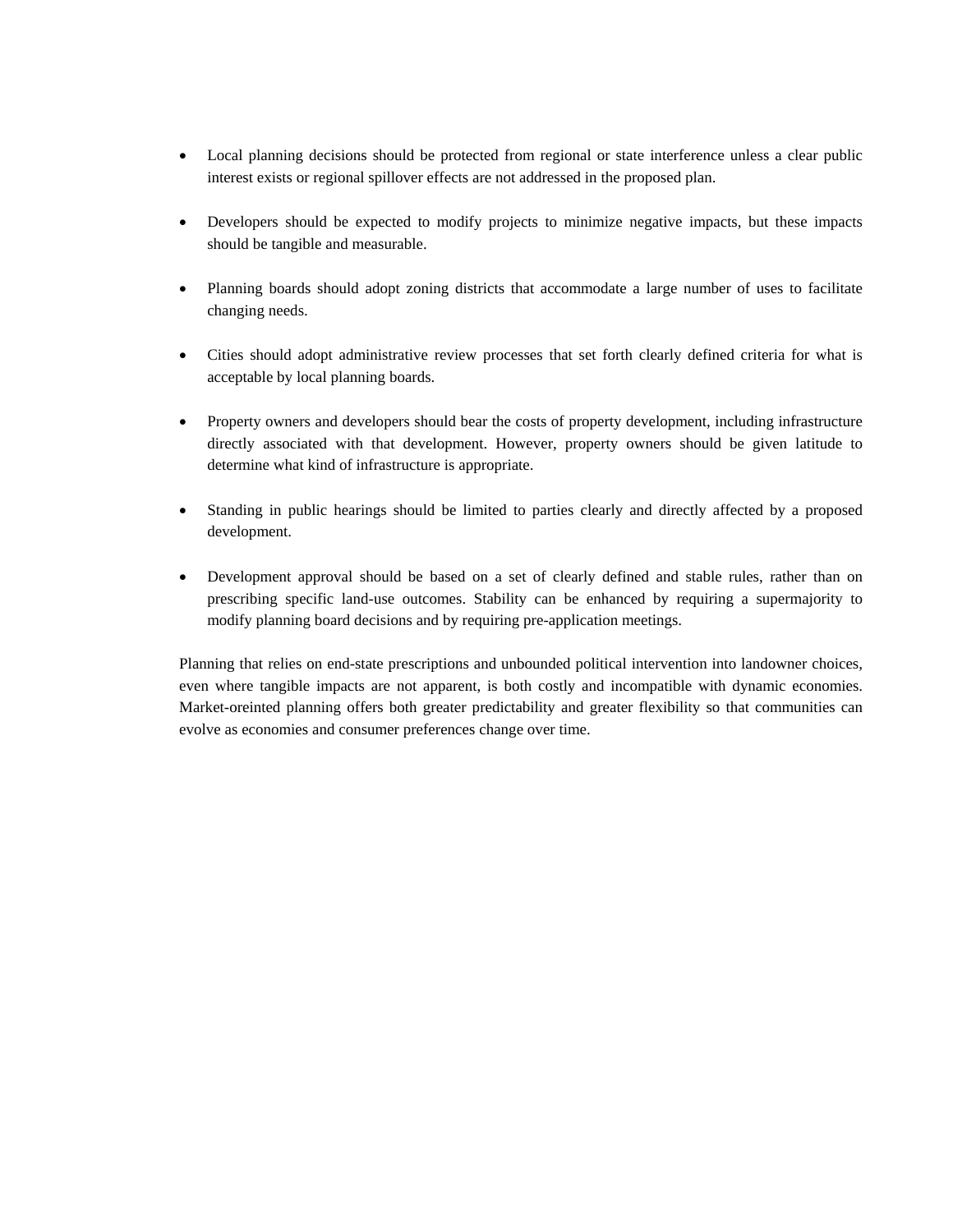#### **Part 1**

## **Introduction**

r. Robert Gaston thought his small, unobtrusive business would be a healthy addition to a growing middle class community in the Midwest. A small farming community just thirty years ago, the village had successfully made the transition to city status and become a classic bedroom community. Now, as the city and its surrounding areas had become even more intensively developed, demand was growing for small, community-based services.  $\sum_{\substack{\text{mid} \text{valid} \\ \text{will}}}$ 

His veterinary practice would be ideal: as a sole practitioner, he would work with small domestic animals on an out-patient basis, retain the residential character of the neighborhood, and keep a well-maintained professional office in an older ranch home on a busy thoroughfare. He liked the location so much he wanted to maintain the home exactly as it was, restricting renovation to the interior and retaining as much foliage and lawn as possible. The fact that the site was located on a major thoroughfare into the city's downtown, and within a few thousand yards of several hundred acres of new residential construction, meant the proposed site was ripe for commercial redevelopment.

What made the site even more attractive was its selling price. The home's price had been reduced \$10,000 because families with children did not want a house on a busy road leading into the city's quaint, historic downtown. They preferred the more quiet streets of interior neighborhoods. By changing the use from single-family residential to professional commercial office space, the new business would simply reenforce trends toward more commercial development evident less than one mile from the proposed clinic. Even the members of the local planning board thought Dr. Gaston's plans were good for the community and a natural part of the evolution of the strip along the road. Then the planning board unanimously voted to reject the rezoning.

Is this an example of abusive governmental interference and oppression? Not quite. It's an unfortunate example of the quandary many citizens, businesses, and professional planners find themselves in because modern planning is based on flawed and unworkable principles.

At issue in Dr. Gaston's request was not whether his proposed project would benefit the community. Virtually everyone, even those testifying against the rezoning request, agreed the use was a good one, and Dr. Gaston's proposal did an excellent job of melding the changing commercial use into the residential neighborhood. The problem was that modern zoning is intended to tie land uses to a particular view of the world, usually the world that existed at the time the zoning code was adopted. Since zoning codes are rarely updated comprehensively, conflicts similar to this one are inevitable and increasingly common. Communities change, and zoning codes rarely forecast what these changes will be nor do they readily accommodate an evolution of land uses.

Few planners in the 1960s and 1970s, for example, predicted the technological and telecommunications explosions of the 1980s and 1990s which would dramatically increase the demand for home office space.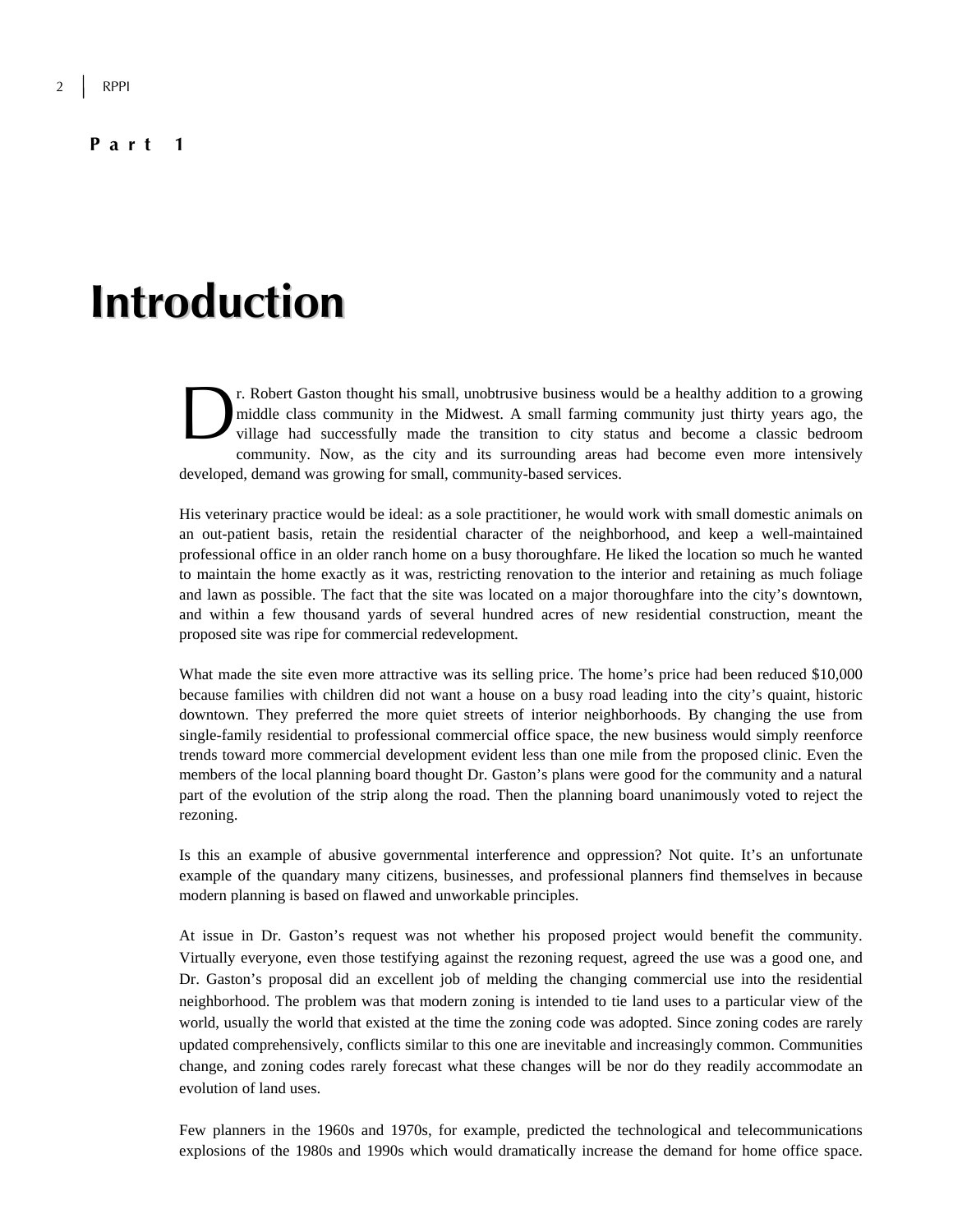Most zoning codes strictly limit the types of activity allowed in residential districts, incorporating blanket prohibitions on commercial activity regardless of its impact on the neighborhood and property owners. Zoning codes may prohibit any home-based enterprise that increases traffic beyond "normal" levels. This provision alone may limit a business that receives several package deliveries a day, or a salesperson who may use her home as a base from which she drives to see clients. As a result, many zoning codes do not provide for home offices, effectively forcing self-employed residents underground. Home-based businesses are tolerated only at the discretion of the local zoning authorities.

In this particular Midwestern community, the zoning code was adopted along with a comprehensive plan in 1974. All land was separated into land-use zones consistent with the comprehensive plan. The comprehensive plan had not been updated since it was adopted. So, in 1997, virtually all development is still subjected to a legislative review process evaluating current proposals based on a 1970s vision of the future.

In Dr. Gaston's case, in order for his clinic to locate in this city, he needed permission from the local government to change the land use from residential to commercial. He had two choices based on this city's zoning. He could request a zoning change to O-1, professional office. O-1, however, accommodated attorneys, medical doctors, and other professions, but did not explicitly mention veterinarians. The zoning code also does not give the local planning board discretion to allow uses not specified explicitly in the zoning code. Thus, Dr. Gaston could have requested O-1—in fact, in this case, the planning board may have approved it—but he still would not have been allowed to locate his clinic at the site.

The only other zoning district that allowed a veterinary clinic was B-3, neighborhood businesses. This use also allowed bowling alleys, gasoline filling stations, auto repair shops, bakeries, candy shops and numerous other high-volume retail establishments intended for high-traffic commercial areas. Allowing a B-3 zoning would then allow by law many other uses for this site (once the zoning was approved) even though they would have significant impacts on neighbors through higher traffic congestion, higher noise levels, and lower property values.<sup>1</sup> Notably, Dr. Gaston's site plan also included 17 parking spaces even though he felt he would need, at the most, nine. The city's off-street parking regulations for B-3 districts required Dr. Gaston to overbuild his parking lot, reducing green space and threatening the existing trees and foliage he wanted to keep to retain the residential character of the building.

The bottom line was summed up by one nearby property owner: "I'm not really opposed to the veterinary clinic and would be more receptive if it could be zoned 0-1. But I own property in the township that is zoned B-3 and I would be opposed to B-3 zoning close to my home."

The result? The planning board turned down the rezoning request. No one was satisfied at the end of the process. In the words of one of the planning board members: "I don't like turning down a good use for property based on bad zoning." But that is what the planning board essentially had to do.

 $\overline{\phantom{0}}$  In fact, if B-3 zoning were approved, neighbors would be unable to object to any of these uses regardless of their impact on their neighborhood, property values, or other aspects of the community. The legal status of zoning means that all these other uses would be legally protected, regardless of their creation of nuisances, because zoning creates a legally protected development right for specified uses. See discussions in William Fischel, *The Economics of Zoning Laws: A Property Rights Approach to American Land Use Controls* (Baltimore: Johns Hopkins University Press, 1985).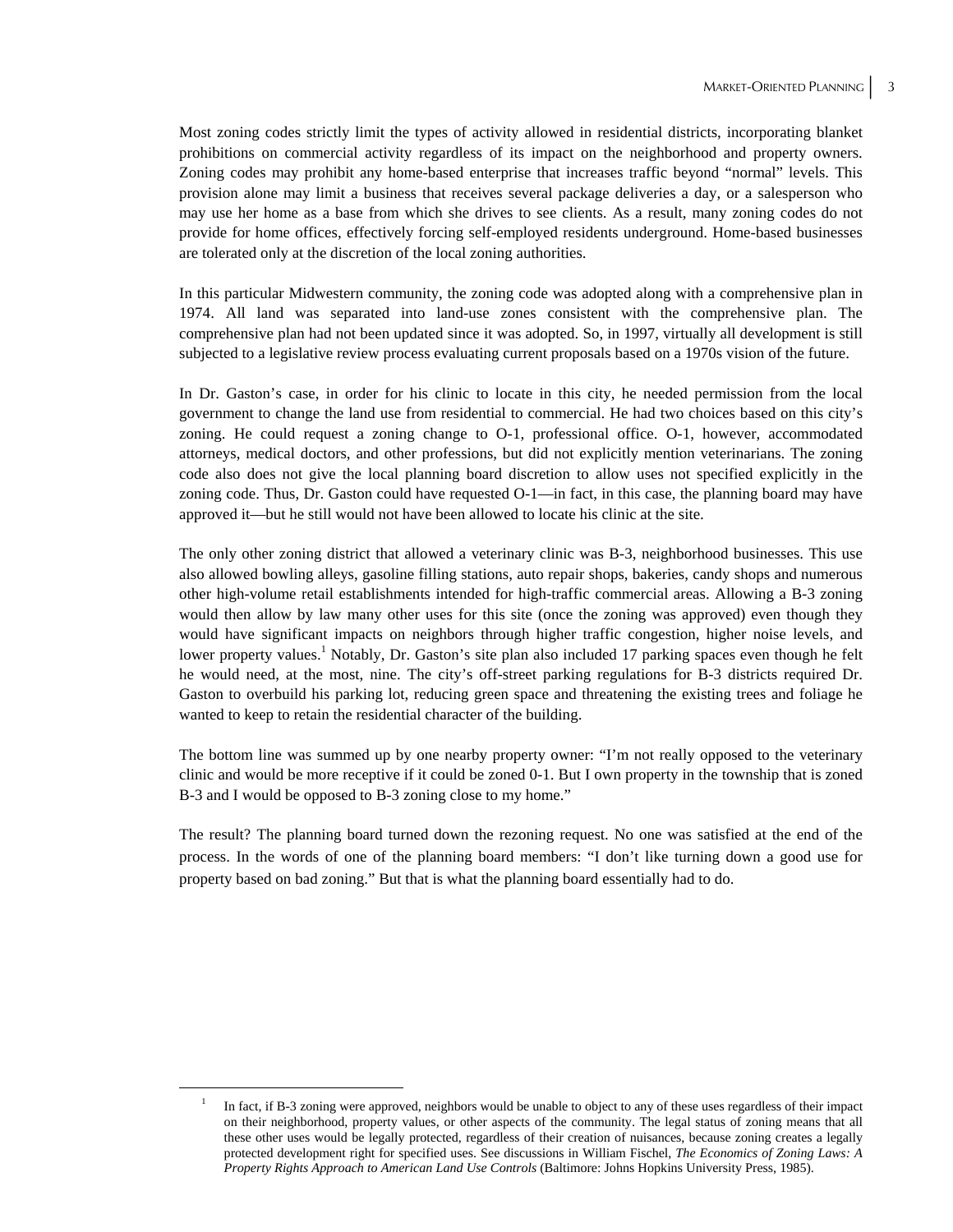#### **Part 2**

# **The Need For A New Vision**

he zoning code, trapped by an outdated comprehensive plan and zoning districts, could not accommodate a worthwhile and beneficial property development in the above example. Planning, and more specifically zoning, created a lose-lose situation: the local citizen and property owner lost because he could not sell his property to a willing buyer, and the community lost because it did not have a viable business that could service the growing needs of its population. The according the monography

This situation is not unique. Under contemporary urban planning in the United States, virtually every major development is subjected to the vagaries of the rezoning process and the uncertainties associated with a legislative review at the planning board and the city council level. In many cases, the planning process creates unnecessary costs and delays, and inhibits valuable investments in land as communities evolve and grow over time. $2$ 

Urban planning needs a significant overhaul, theoretically and practically. At the national and macroeconomic level, policymakers have recognized the importance of markets for organizing society's resources efficiently and productively. Indeed, debates over national industrial policy were resolved almost a decade ago as economists and policymakers recognized the superiority of markets over planning in national economies.<sup>3</sup> However, at the local level in the United States, markets are still often viewed with suspicion and skepticism. Nowhere is this more evident than in land-use planning as conceived and practiced at the local and regional levels.

In fact, planning is taking on an increasingly prominent role as planners attempt to implement regional and statewide growth controls.<sup>4</sup> The cases of Oregon and Florida, in particular, are lauded as examples of "effective" statewide planning because they feature strong, centralized control over land development and effective enforcement of state planning goals. The catchword, notes one observer of the growth in regional

 <sup>2</sup> See, for example, the discussions in Robert H. Nelson, "Zoning Myth and Practice—From Euclid into the Future," *Zoning and the American Dream: Promises Still to Keep*, ed. Charles M. Harr and Jerola S. Kayden, (Chicago: Planners Press, APA, 1989), pp. 299–318,; Bernard H. Seigan, "Land Use Regulations Should Preserve Only Vital and Pressing Government Interests," *Cato Journal*, vol. 10, no. 1 (Spring/Summer 1990), pp. 127–158.

<sup>3</sup> R.D. Norton, "Industrial Policy and American Renewal," *Journal of Economic Literature* 24, no. 1 (1986), pp. 1–40. See also Donald C. Lavoie, *National Economic Planning: What is Left?* (Cambridge, MA: Ballinger Books, 1985); John Kendrick, "U.S. Economic Policy and Productivity Growth," *Cato Journal,* vol. 4, no. 1 (Fall 1984), pp. 387–400. Periodically, some policy analysts attempt to reinvigorate the industrial policy debate. With the collapse of the centrally planned economies in Eastern Europe and Asia, most proposals have carried little weight in the policy arena, particularly in the U.S.

<sup>4</sup> See Jay M. Stein, ed., *Growth Management: The Planning Challenge of the 1990s* (Newbury Park: Sage Publications, 1993).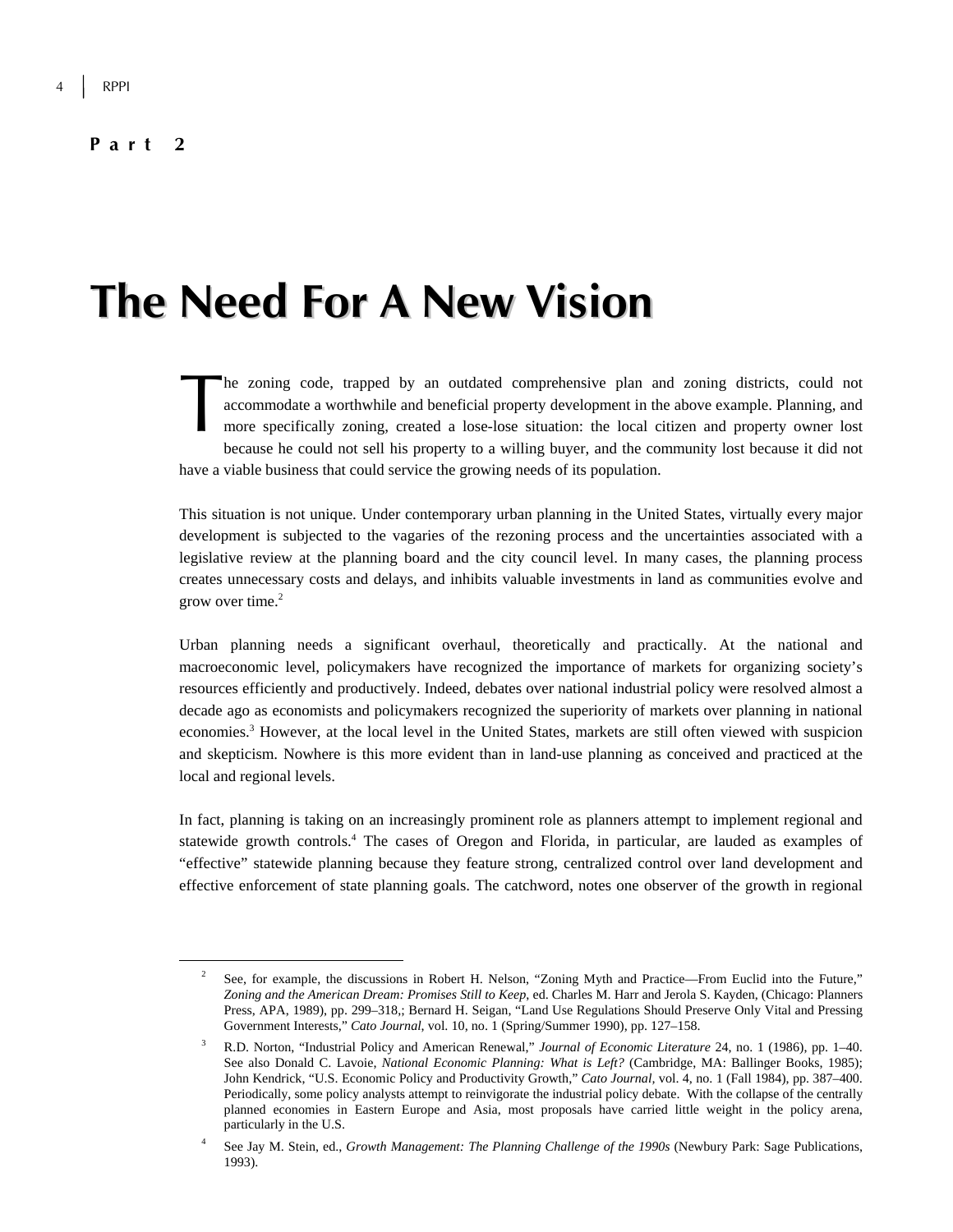planning, is "consistency":<sup>5</sup> cities, villages, and townships are required by law to create master plans (usually with 10 to 20 year time horizons) that are consistent with the planning goals and objectives established by the state.

An almost universal tenet of development control, or growth management, is that markets need to be guided by the public sector to maximize the public interest. This is most evident in the ongoing debates over urban "sprawl" and farmland preservation. Concern over farmland preservation was one of the primary reasons Oregon implemented regional planning and urban growth boundaries.<sup>6</sup> Concern over sprawl was one of the primary reasons Florida trumped market development through statewide planning.<sup>7</sup> Even here, however, these concerns may not be as relevant as proponents of regional planning suggest.<sup>8</sup>

Nevertheless, many planning practitioners recognize the limitations of planning as a discipline and profession (and that planning will never supplant markets as a practical matter). Even Oregon is beginning to feel the repercussions of regional planning as housing costs climb to record levels. These costs are in part a result of planners prohibiting development beyond arbitrary boundaries established by state and regional planning agencies.

These planning rules are rarely developed within a market framework or context. More than a decade ago, planner Lloyd Rodwin recognized the ability of markets to organize and direct development activity in a productive and efficient way relative to urban planning. "In short," he wrote, "it does not take great insight today to see that, however inadequate the market may be, there is no reason to suppose that urban planners will necessarily do a better job, at least in the short or intermediate term. This reality of the inadequacy of planners and their tools offsets the other reality of the inadequacies of the market and price mechanism."9

Unfortunately, planning theory still has not integrated market-oriented thinking into its approach to urban development. This paper begins to fill this void by providing a preliminary set of general guidelines for integrating market-oriented thinking into a general framework for growth management and development control.

A full integration of market-oriented thinking into contemporary planning requires two steps. The first step is to outline a general set of principles that provide a foundation for policy recommendations. The second step is to outline specific, practical reform recommendations geared to local planning policy and developmentpermission procedures.

We turn first to a brief discussion of why change in land-use planning policies and processes is necessary.

 $\frac{1}{5}$  John DeGrove and Patricia Metzger, "Growth Management and Integrated Roles of State, Regional, and Local Governments*," Growth Management: The Planning Challenge of the 1990s*, ed. Jay M. Stein, p. 6.

<sup>6</sup> Deborah A. Howe, "Growth Management in Oregon," *Growth Management: The Planning Challenges of the 1990s*, ed. Jay M. Stein, pp. 61–75.

<sup>7</sup> Randall G. Holcombe, "Growth Management in Florida: Lessons for the National Economy," *Cato Journal* 10, no. 1 (Spring/Summer 1990), pp. 109–125; Reid Ewing, "Is LA-type Sprawl desirable?" Journal of the American Planning Association 63, no. 1 (Winter 1997), pp. 107–126.

<sup>8</sup> See the general discussion in Peter Gordon and Harry W. Richardson, "Are Compact Cities a Desirable Planning Goal?" *Journal of the American Planning Association* 63, no. 1 (Winter 1997): 95-106. For an application to a specific region, see the critique of Portland, Oregon's regional planning approach in John A. Charles, "Let's Unleash Growth's Benefits," *The Oregonian*, April 12, 1997 and Randal O'Toole, "Packing 'Em In," *The Oregonian*, November 17, 1996.

<sup>9</sup> Lloyd Rodwin, *Cities and City Planning* (New York: Plenum Press, 1981), p. 230.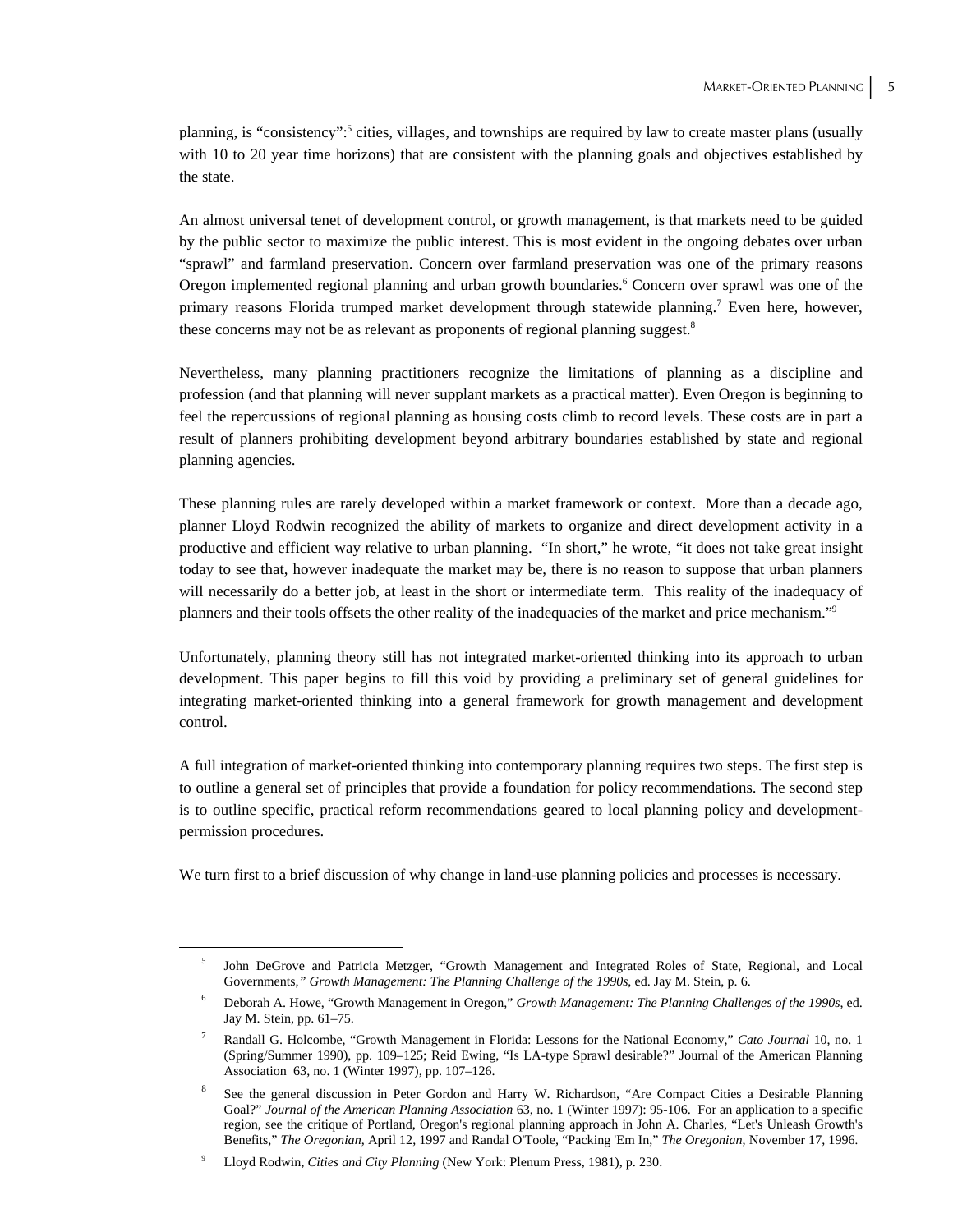# **The Planning Problem**

Most planning architects envision an "ideal" plan as one that is:

- comprehensive, encompassing all types of land uses (e.g., residential, commercial, industrial, and open space);
- internally consistent, to avoid contradictions such as accommodating commercial development in a residential community;
- rational and information-based, leaving little up to the spontaneous evolution of the market or community;
- future-oriented, with a long time horizon, often 20 or more years;
- goal-oriented, with specific priorities, to identify trade-offs and encourage political decisions over future development.

Moreover, the ideal plan would steer otherwise unfettered private activities into "socially useful" (however defined) directions.

While planning ideals are lofty, reality has diverged from those ideals. How has planning fallen short of its intended goals? One indicator is the cost of implementing the plans. Surveys of the impact of zoning and other land-use controls suggest local regulations add 20 percent to 30 percent to the cost of housing.10 Moreover, planners are so absorbed by the "business of planning"—the implementation and enforcement of the master plan—that they rarely have time to focus on larger issues such as strategic planning. A survey of 178 California cities, for example, found that land-use permit processing and rezonings account for almost 60 percent of planners' time.11 Planners spent less than 10 percent of their time in general plan preparation. Hence, small, unobtrusive veterinary clinics are frozen out of development because zoning codes and comprehensive plans are not updated to reflect contemporary trends and realities.

<sup>&</sup>lt;sup>10</sup> Numerous studies exist showing these impacts. See Anne B. Shlay and Peter H. Rossi, "Putting Politics into Urban Ecology: Estimating Net Effects of Zoning," *Urban Policy Analysis: Directions for Future Research*, ed. Terry Nichols Clark (Beverly Hills: Sage Publications, 1981), pp. 257–286; Norman Karlin, "Zoning and Other Land Use Controls," *Resolving the Housing Crisis: Government Policy, Decontrol, and the Public Interest*, ed. M. Bruce Johnson, pp. 35– 55. (San Francisco: Pacific Institute for Public Policy Research) 1982; Lawrence Katz and Kenneth Rosen, "The Interjurisdictional Effects of Growth Controls on Housing Prices," *Journal of Law and Economics*, vol. 30, no. 1 (April 1987), pp. 149–160; Jane H. Lillydahl and Larry D. Singell, "The Effects of Growth Management on the Housing Market: A Review of the Theoretical and Empirical Evidence," *Journal of Urban Affairs*, vol. 9, no. 1 (1987), pp. 63– 77; Farhad Atash, "Local Land Use Regulations in the the USA: A Study of their Impacts on Housing Cost," *Land Use Policy*, vol. 7, no. 3 (1990), pp. 231–242.

<sup>11</sup> Linda C. Dalton, "The Limits of Regulation: Evidence from Local Plan Implementation in California*," Journal of the American Planning Association* (Spring 1989), table 1, p. 156.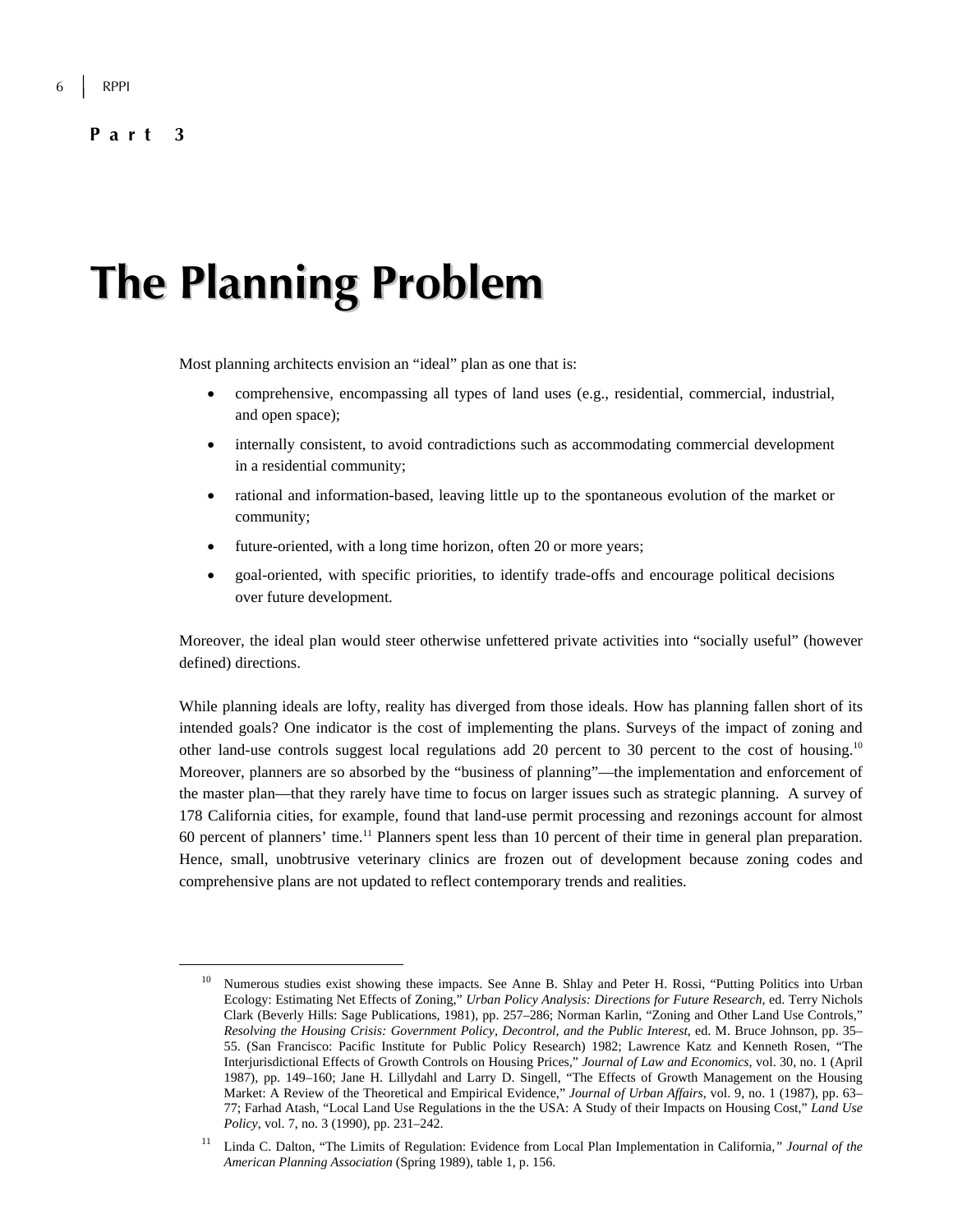One caveat is in order: urban land-use rules and plans come in many forms. They range from the simple zoning ordinances that set forth broad and general land-use designations such as "residential," "commercial," and "industrial"—to the complex and highly prescriptive. For example, by the 1980s, New York City had added over 2,500 amendments to its zoning laws, which had received no comprehensive overhaul since the 1950s.12 Plans also run the gamut from simple zoning rules to long-term and highly detailed, top-down general plans.

Nonetheless, most U.S. ventures into land-use planning have experienced several common pitfalls. Harvard professor Alan Altshuler's taxonomy of these problems is useful as a summary.13

*Decision gridlock*: current planning processes have often fostered delays, high regulatory costs, and litigation in response to the perceived erosion of rights to use property. Sometimes property owners are not permitted to develop their property at all because of local moratoria on building permits. At other times, approval can take years and include public referenda on the project.

*Perversity*: the planning process and zoning criteria sometimes result in unintended consequences such as unaffordable housing, increased traffic congestion, and loss of open space. These results perversely have occurred even when plans were designed to improve housing access, reduce traffic, and create open space.

*Incoherence*: problem boundaries often don't match jurisdictional boundaries, leaving few opportunities to limit spillover effects among communities. For example, Joel Garreau has described the emergence of some 181 "edge cities" over the past several decades, many of which do not lie within a single legal boundary.14

*Mismatch between static plans and dynamic economies*: visionary end-state plans of the 1960s, '70s and '80s have failed to anticipate what the real world of the 1990s looks like. Planners failed to anticipate such changes as the feminist revolution and the emergence of dual-income households, the computer revolution, and workplace transformations into horizontal and often highly mobile organizations. Also unanticipated were just-in-time inventorying, telecommuting, and warehouse retailing, among many other changes in economic form and content.

In addition to these shortcomings, modern planning has also spawned an unbounded politicization of decision-making regarding land use. This is because zoning confers development rights on property irrespective of neighborhood impacts and other potential nuisances.15 In the example from the Midwestern suburb at the beginning of this paper, a sole practitioner veterinary clinic was not approved because the city's zoning would, by law, allow numerous other uses that could be potentially damaging to the local neighborhood.

 <sup>12</sup> Samuel R. Staley, *Planning Rules and Urban Economic Performance: The Case of Hong Kong* (Hong Kong: Chinese University Press/Hong Kong Centre for Economic Research 1994), p. 47, n4. For an overview of New York City planning and proposed reforms, see Peter D. Salins, "Simple Rules for a Complex Society: Redesigning New York's Zoning," *City Journal,* vol. 3, no. 1 (Winter 1993), pp. 40–49.

<sup>&</sup>lt;sup>13</sup> Alan Altshuler, "The Governing of Urban Land: Critical Issues and Research Priorities," Lincoln Institute of Land Policy, Cambridge, MA 1994.

<sup>14</sup> For a more complete explanation of Edge Cities, see Joel Garreau, *Edge Cities* (New York: Doubleday, 1991).

<sup>15</sup> Robert Nelson, "Zoning Myth and Practice—From Euclid into the Future," *in Zoning and the American Dream: Promises Still to Keep*, eds. Charles M. Haar and Jerola S. Kayden, pp. 299–318. See also Fischel, *The Economics of Zoning Laws*.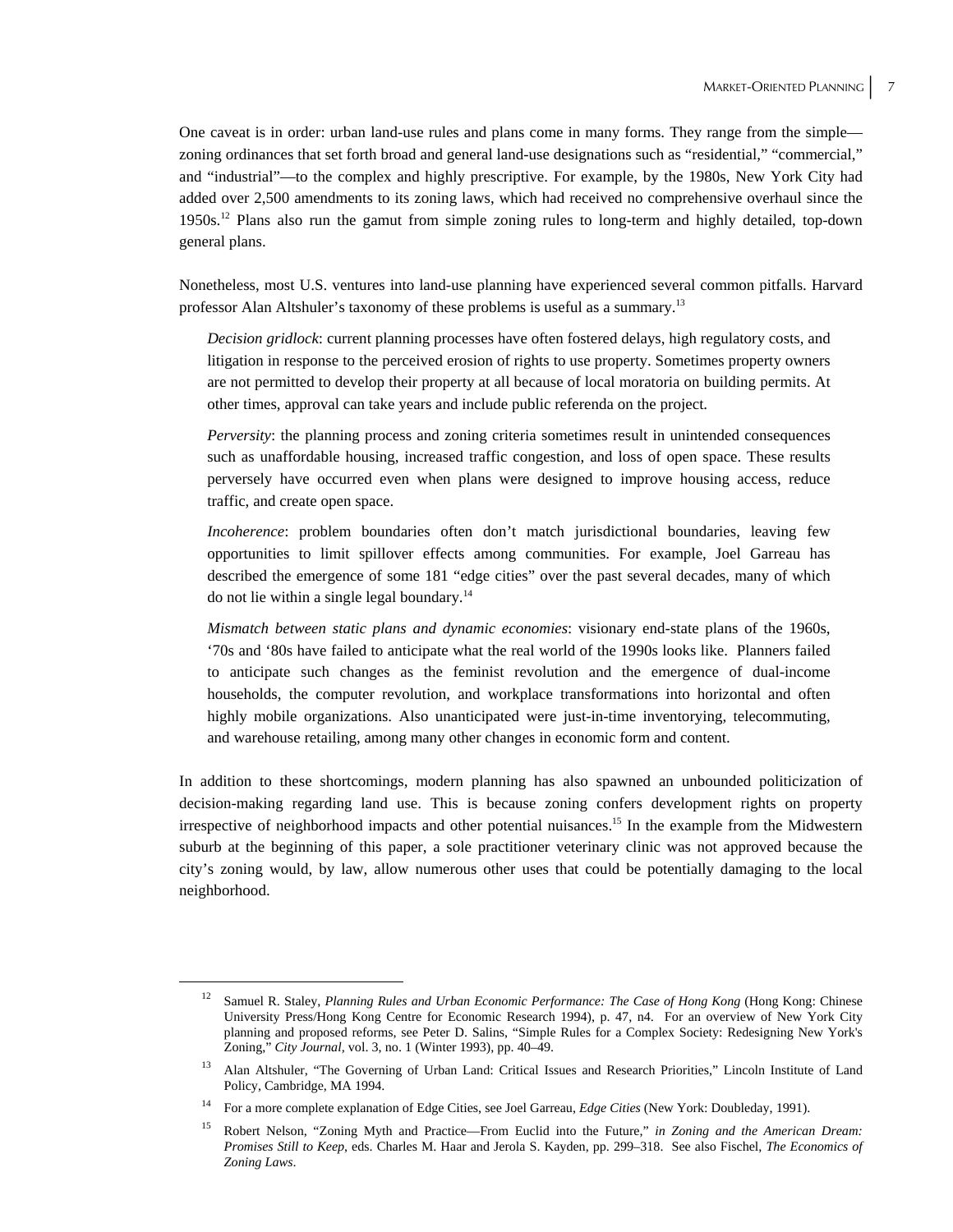Zoning has effectively nullified private property rights with respect to land development: the decision to develop land is made through a legislative process. When land is developed through zoning, notes land-use lawyer Bernard Seigan, land-use decisions will be made politically. "Almost everyone except those who will directly benefit from the development, such as potential homeowners, tenants, and shoppers, can be expected to enter the fray," he observes.16 As spheres of autonomy made possible by property rights have eroded, common law rules regarding rights, responsibilities, and "nuisance" protection have been replaced by statute law and land-use decisions by referenda, political jockeying, and majority rule. The prescriptive focus of plans, zoning, and other land-use and construction ordinances have invited battles over building details. In some cases, development plans have been rejected by planning boards because proposed houses did not have the right proportion of brick, used too much stucco siding, or could potentially increase traffic volumes.<sup>17</sup>

<sup>&</sup>lt;sup>16</sup> Siegan, "Land Use Regulations Should Preserve Only Vital and Pressing Governmental Interests," p. 154.

<sup>&</sup>lt;sup>17</sup> Several examples can be found in Samuel R. Staley, "Urban Planning and Economic Development: A Transaction Cost Approach" (Columbus, OH: The Ohio State University, 1997), pp. 124–183. (unpublished doctoral dissertation)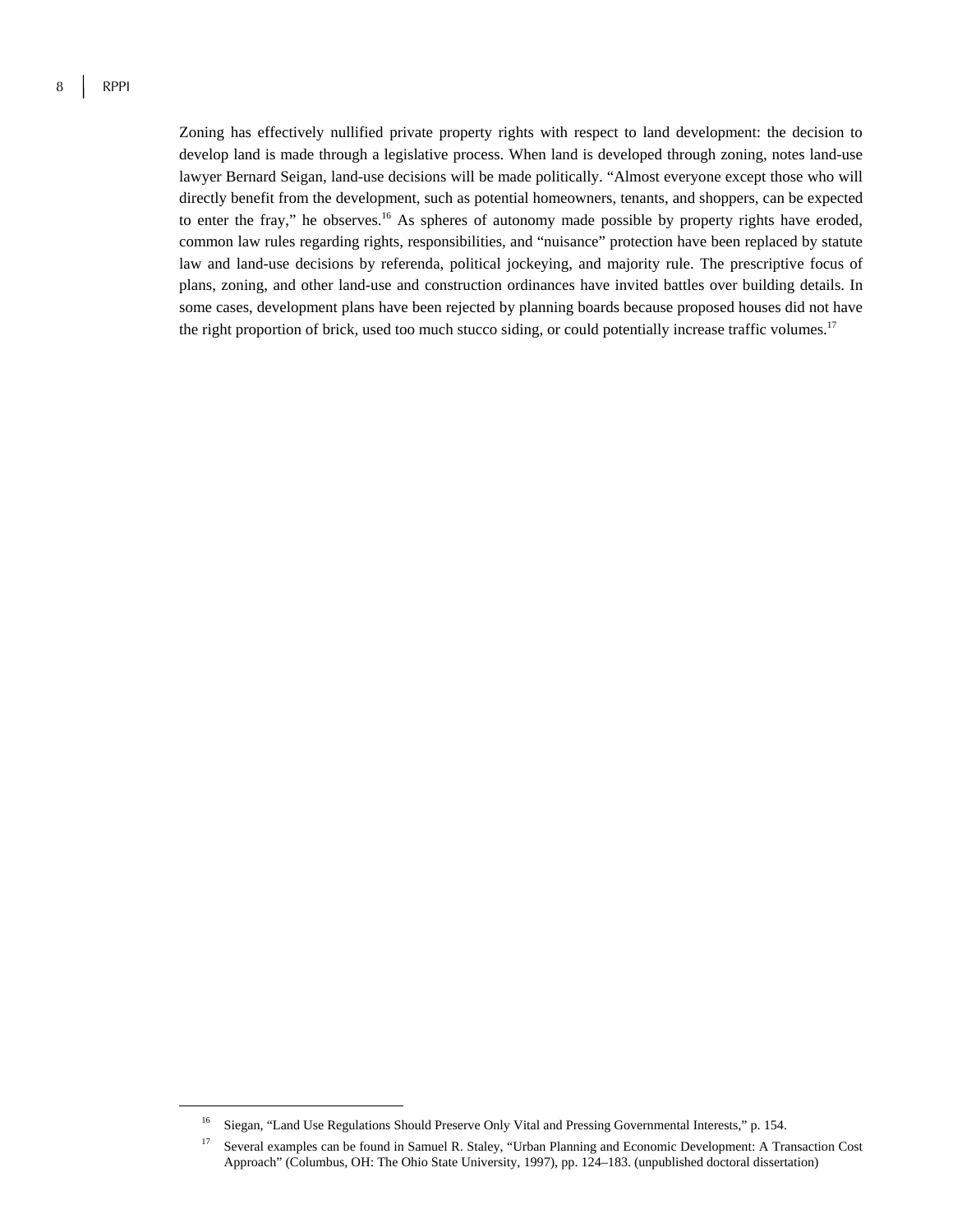# **Challenges for 21st-Century Planning**

wenty-first-century planning will need to incorporate, explicitly, the evolutionary and dynamic aspect of communities to be successful. This implies accepting and integrating the fundamental role markets play in allocating resources in a market economy, including land. Thus, urban planning and land-use regulation must adopt market-oriented principles and concepts before these processes can realize the goals and objectives of planners. wer<br>of c<br>play

Market-oriented planning (MOP) has a few core principles that provide a general framework for developing specific recommendations for local planning practice. The MOP paradigm, at its core, builds upon a vision of communities as constantly evolving and interrelated sets of institutions.

Communities and economies are dynamic and complex. Complexity theorist Stanley Kaufmann describes economies as a vast grid of interconnected products.<sup>18</sup> For example, cars are connected to roads which are connected to fast food joints. These restaurants are in turn connected to french fries, which are connected to plates, which are connected to washing machines or landfills. As Kaufmann notes, it is impossible to lay out all economic relationships in a planner's diagram.

Economies are complex and, increasingly, economic development comes from leveraging knowledge and providing service—personalized and specialized service. Entrepreneurial activity is constantly recreating the world according to many personal and diverse visions. Innovation and resilience to changing economic and personal circumstances are keys to economic prosperity in a dynamic, global economy. Often, these innovations are antithetical to the basic principle of planning: future-directed decisions about community needs. The microchip, rise in dual income families, and telecommuting have all transformed the community in ways unanticipated by the most knowledgeable and experienced urban planners of the 1950s, 1960s and 1970s. Zoning codes and comprehensive plans, for example, still often use exceedingly narrow criteria for permitting home-based businesses, if they are allowed at all.

In an "idea-based" economy, economic activity has become more "footloose." Firms are not tied to place; nearness to raw materials is often no longer critical. Instead, what is important to firms are supplies of skilled workers; low overall operating costs; the ability to change building form, work style, and production content quickly; and desirable amenities to attract employees.

In this dynamic, idea-based context, the public interest is best served by institutions that can register, process, and meet the needs and desires of all individuals within the community or neighborhood rather than

 <sup>18</sup> Stanley A. Kauffman, *At Home in the Universe: The Search for Laws of Self-Organization and Complexity* (New York: Oxford University Press, 1995). See also Joseph Marshall, "Creativity at the Edge of Chaos," *Working Woman*, February 1997.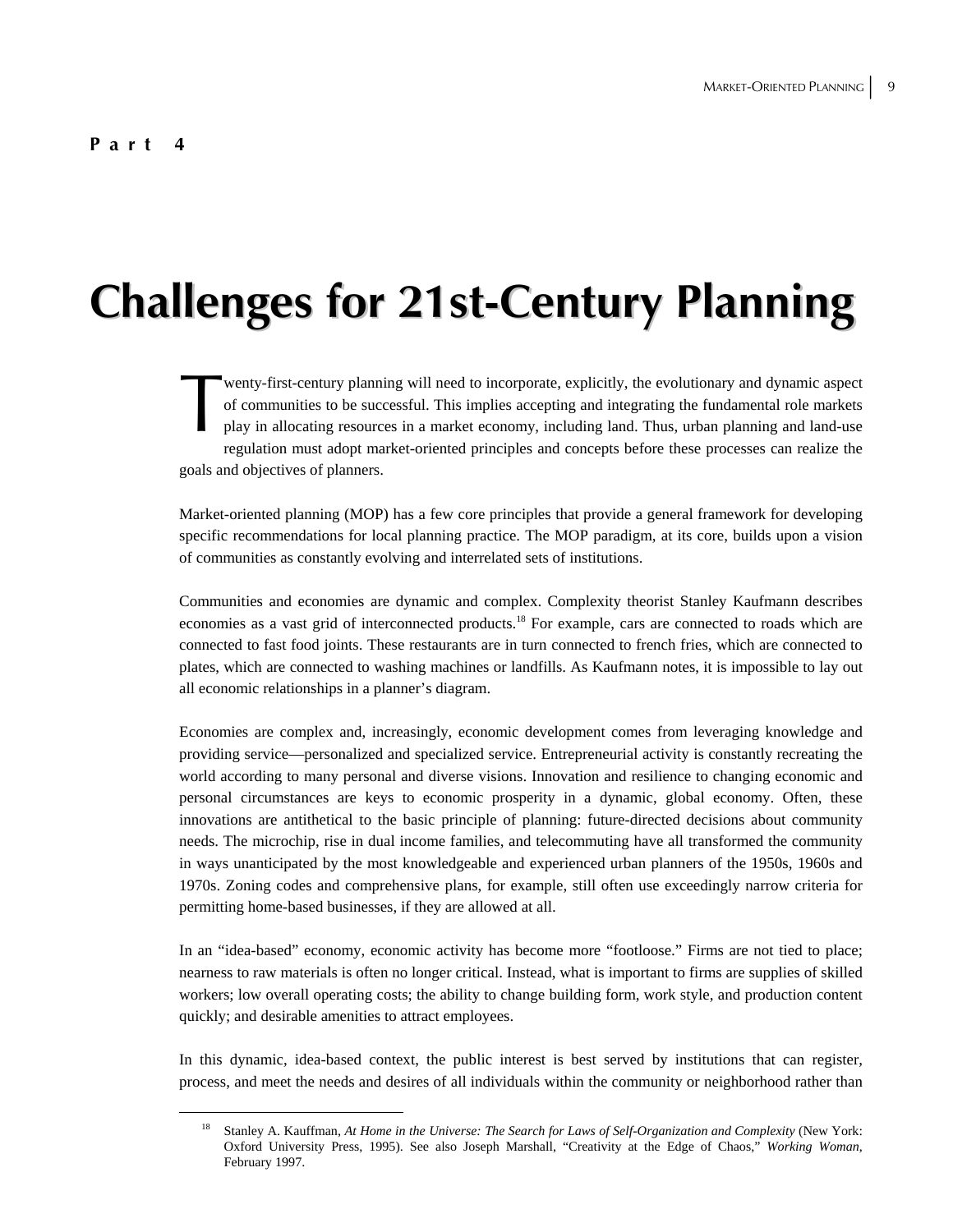prescribing outcomes that represent the vision or desire of planners and politically effective, special-interest constituents.

Land-use decisionmaking institutions should be grounded in voluntary exchanges, since voluntary exchanges mean reduced conflict and mutual gain. Public policy should facilitate community evolution in ways that harmonize the interests of current *and future* individuals within a community.

The fundamental challenges faced by planners, local residents, and their elected officials are:

- what rules will determine the boundaries of autonomous action; and
- what rules will resolve conflicts in those realms where different people's rights and actions intersect?

These challenges translate into four more specific questions:

- What rules will facilitate entrepreneurship, innovation, and a dynamic, evolving economy?
- What institutions will create opportunities for cross-jurisdictional coordination and marketdriven problem-solving?
- What institutions and decision rules will ensure linkages between developer/consumer decisions and the public impacts associated with those decisions?
- What rules will create a sort of "bounded instability" that preserves spheres of autonomy that are a key source of innovation, dreaming, opportunity, and personal satisfaction, while still limiting public harms and balancing competing rights?

The next sections attempt to begin answering these questions by outlining the principles and tools of a market-based system of urban planning.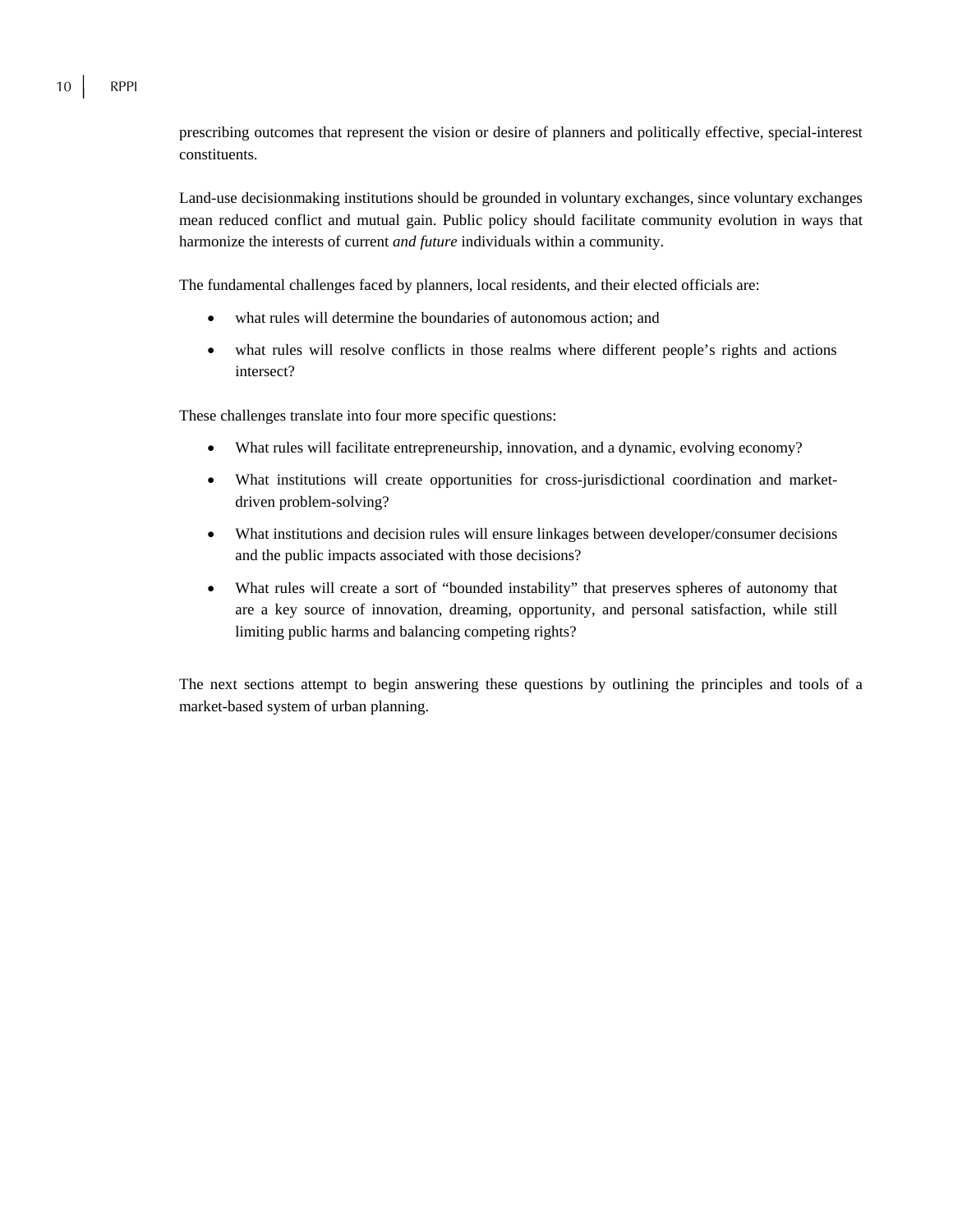# **Principles of Market-Oriented Planning**

The following observations outline a few of the core principles of market-oriented planning (MOP).

#### **A. OBSERVATION # 1: Communities are Open Systems**

Local planning policy and development regulations are often framed within a general world view that presumes communities can be designed or built as permanent features of society. This approach views whole communities as similar to its individual components—the buildings, bridges, parks, or other physical elements of a community. Planning, presumably, simply arranges the components together to fit some idealized community as determined by planners or other policymakers.

This "closed-system" approach is implicit in many of the paradigms that have driven local planning in the United States, as well as Europe, beginning with the City Beautiful and Garden City movements in the late 19th and early 20th centuries and continuing into contemporary times through neotraditional town planning (or the New Urbanism). The closed system approach is evident as part of Florida's top-down, state-directed growth management policy. Planners and elected officials passed Florida's growth management law in an attempt to create higher density, compact cities, a policy at odds with the desires of most Floridians.19

In other cases, modern planning attempts to convert open systems to closed systems. Urban growth boundaries, or UGBs, attempt to create green belts (strips of undeveloped property) around built-up areas such as cities. The concept underlying the UGB is that more densely populated cities are preferred to less dense suburbs, and regions that close off development in outlying areas will create a more desirable compact city. As investment is funneled into higher-density areas, communities can be designed to accommodate basic human needs outside a market framework.

A core value driving these paradigms is that if cities, communities, and neighborhoods can be "designed" or engineered in the right way, they will function properly. In many cases, market-driven development and "livability" are considered conflicting goals.

 <sup>19</sup> Ivonne Audirac, Anne H. Shermyen and Marc T. Smith, "Ideal Urban Form and Visions of the Good Life: Florida's Growth Management Dilemma," *Journal of the American Planning Association,* vol. 54, no. 4 (Autumn 1990), pp. 470–482. See also Randall G. Holcombe, *Florida's Growth Management Experiment* (Tallahassee, FL: James Madison Institute, December 1994).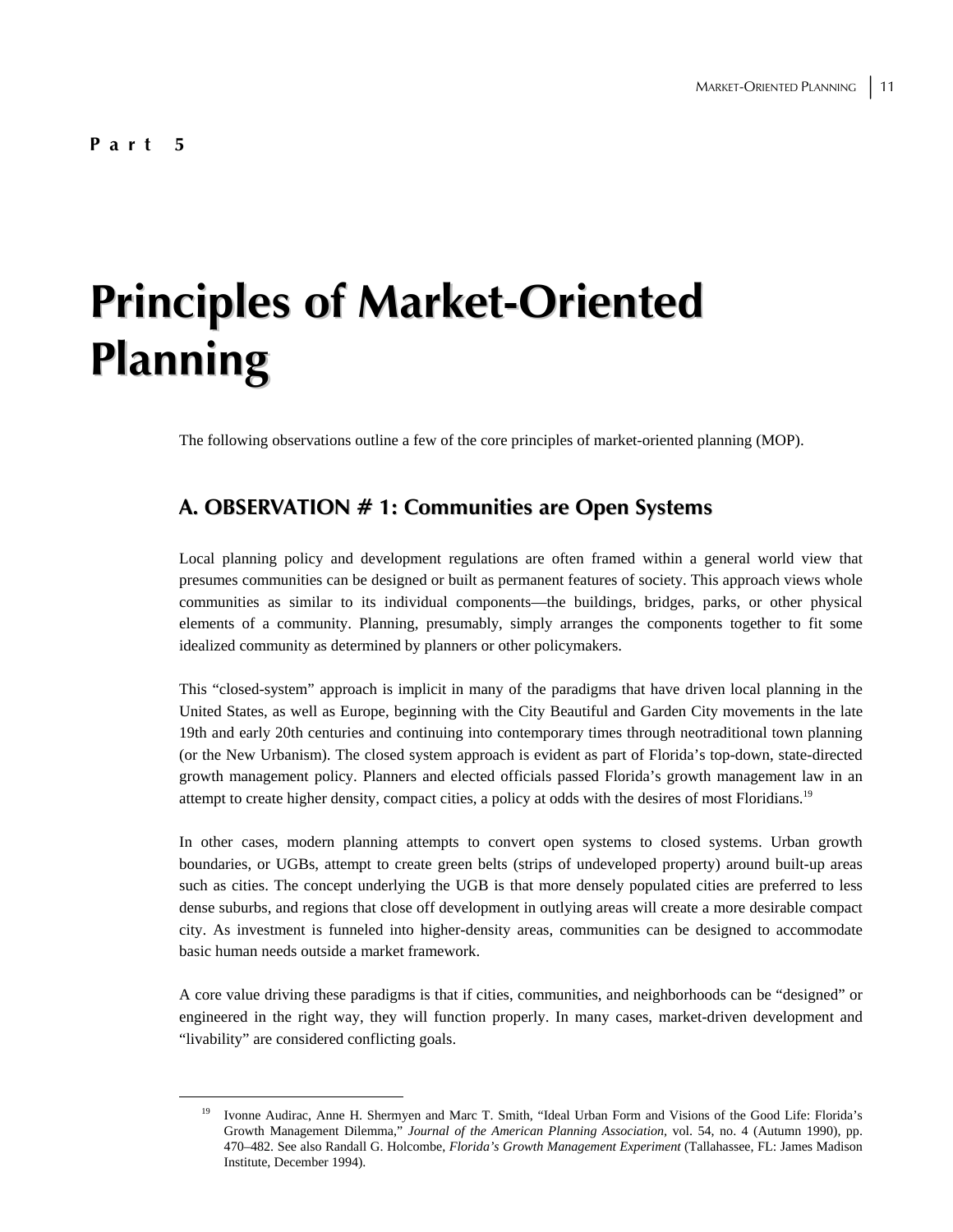Most general and master plans begin with a vision of what the community should look like after a period of time, usually 10 or 20 years. As a result, most local general plans and zoning maps do not integrate uncertainty and/or spontaneous development as a fundamental element of the plan or planning process. Zoning maps, for example, are amended *ad hoc*, variances are legally permissible only under very restrictive conditions, and the presumption is almost always against changes to the general plan. Under most zoning and local planning laws, property owners must ask for, and receive, permission to develop their property from a government agency or planning board before any investment in land redevelopment can take place. Major developments are almost always subjected to lengthy public deliberation through public meetings and hearings as a matter of process.

MOP recognizes that communities, neighborhoods, and cities evolve over time in a dynamic, evolutionary way. Planning theory and tools must fully integrate the concepts of change and evolution into a framework that embraces evolving land uses as a fundamental building block of local planning and development regulation. Market-oriented planning strives to institutionalize mechanisms that facilitate community evolution through decentralized, voluntary processes. As a practical matter, economic markets serve this function more effectively than political markets because they are driven by *consumers* and, by necessity, are *forward-looking*.

*PRINCIPLE #1: As a basic planning principle, growth management should incorporate a presumption in favor of market trends and dynamic evolution.*

### **B. OBSERVATION #2: Markets Allocate Most Resources Effectively and Efficiently**

Contemporary planning views markets with skepticism and suspicion. Market-driven development, many planners believe, is driven by the short-term (and narrow) interests of property owners and land developers. Thus, they believe, markets tend to maximize short-term private profits at the expense of the public interest. Many planners presume that market behavior does not incorporate long-term concerns or interests into the decision to buy or develop property. An implicit, underlying theme of much planning theory is that market behavior is uncoordinated or unordered.

MOP recognizes that, under appropriate rules, markets are efficient and equitable mechanisms for allocating land uses. Under the right institutional conditions (where the property rights and responsibilities of all affected property owners are considered), markets maximize public welfare. Long-term goals and the public interest are maximized because land development is by nature speculative: investments in land and property are based on expectations that consumers will be willing to purchase property in a desirable community and that businesses will want to locate in commercial and industrial centers.

*PRINCIPLE #2: Planning theory should embrace this more realistic concept of markets in which markets are understood to incorporate long-term goals and dynamic consumer and commercial expectations.*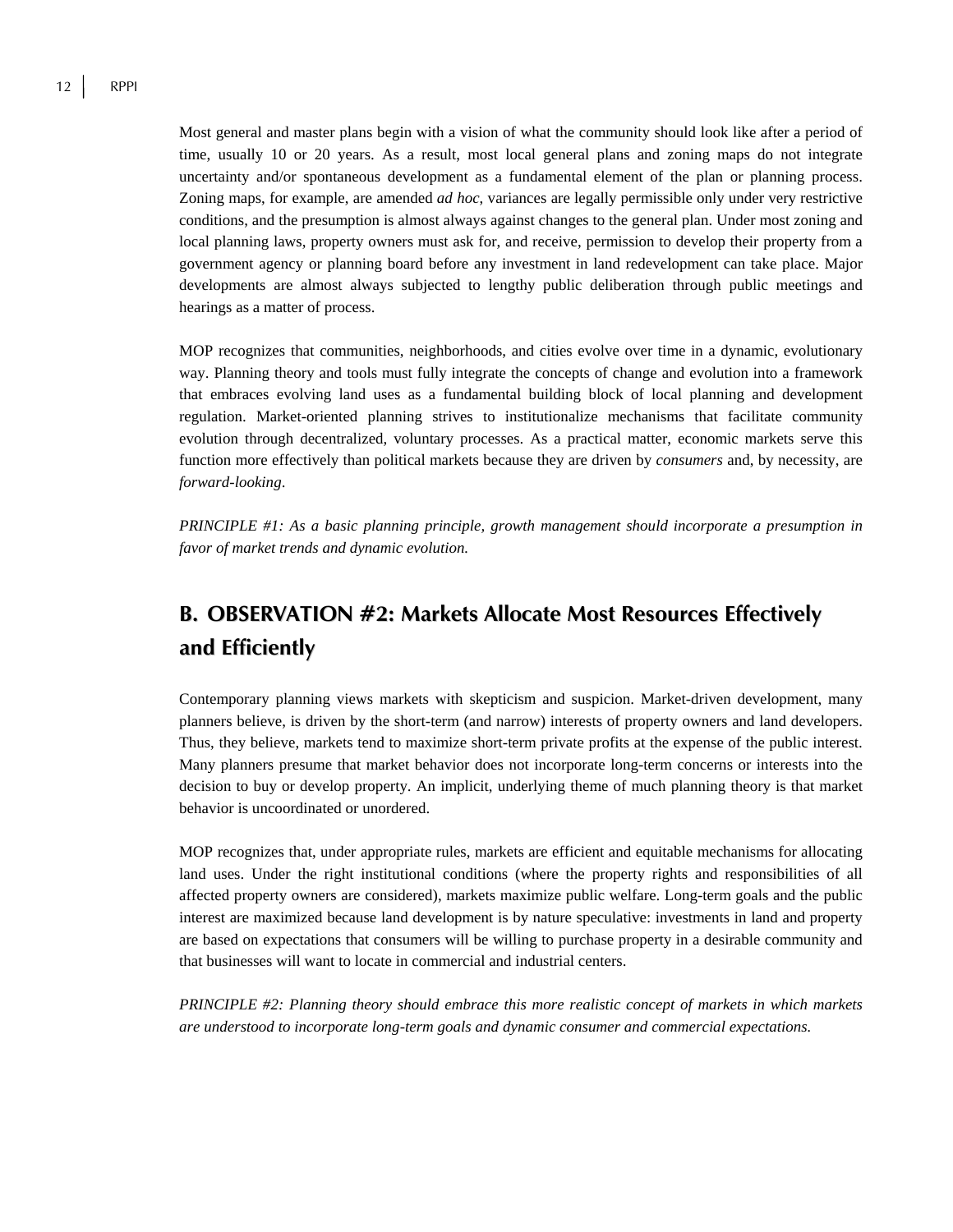### **C. OBSERVATION #3: Political Processes are Inefficient Means with Which to Make Land-Use Decisions**

Planning theory implicitly assumes that voter involvement in specific land-use decisions is socially efficient and beneficial. This assumption is most clearly evident in recent trends toward "ballot box zoning," where planners have almost universally heralded this trend as another way of encouraging citizen participation in local planning issues and land development.<sup>20</sup>

Ballot-box decision-making, however, is also an unstable, uncertain, and slow approval mechanism. It can also be arbitrary and inequitable. When applied to economic decisions, political processes tend to generate significant inefficiencies as well as inequities.

Some cities, for example, require community approval through referenda for all rezoning applications. Typically, referenda suffer from poor turnout, giving special-interest groups more weight at the ballot box than community sentiment may warrant. In addition, the delays and uncertainty associated with this procedure discourage property development generally, regardless of the scope or quality of the proposed project. In fact, a study of 63 Ohio cities found that cities that use the ballot box on zoning issues suffer a "growth penalty."<sup>21</sup> Communities run a very real risk of reducing the quality of property development and redevelopment because of the transaction costs implicit in this arrangement.

Further, economic decision-making through collective voting severely constrains and weakens property rights that establish the spheres of autonomy critical to economic investment, private planning, development and growth. By subjecting property development to a legislative approval process, property rights are effectively negated, since public approval is a prerequisite for exercising those rights. Planning, as it is currently conceived and practiced, shifts the regulatory role of government from one of protecting individual spheres of autonomy, and mitigating specific harms and social impacts, to one that supersedes individual rights and replaces them with potentially unbounded majority rule or special-interest dominance.

Consider the following paradox. Conventional wisdom considers planning to be an essential part of land development. Yet, in reality, planning boards and city councils approve the lion's share of rezoning applications. One study of Santa Barbara, for example, found that 95 percent of zoning requests were approved by the local coastal commission.<sup>22</sup> In another study of twenty California cities, communities that were supportive of growth approved 95 percent of proposed zone changes and amendments to the general plan.23 Communities that were unsupportive of growth approved 72 percent of zone changes and amendments to the general plan. Thus, even "slow growth" communities altered their plans to conform to changing needs, most of which are market driven. Yet the planning process imposes additional costs on development, regardless of its appropriateness or the inefficiencies inherent in a legislative approval process. To the extent results of land development with planning approval are the same as they would have been if land development were left to market processes, the costs of obtaining development permission from a local planning board represent a net loss to society—the process imposed higher costs than were necessary to reach the same goal.

 <sup>20</sup> See, for example, the discussion in Roger Caves, *Land-use Planning: The Ballot-box Revolution* (Newbury Park: Sage Publications, 1992).

<sup>21</sup> Staley, *Urban Planning and Economic Development.*

<sup>&</sup>lt;sup>22</sup> Seigan, "Land Use Regulations Should Preserve Only Vital and Pressing Governmental Interests."

<sup>&</sup>lt;sup>23</sup> Dalton, "The Limits of Regulation," table 4, p. 159.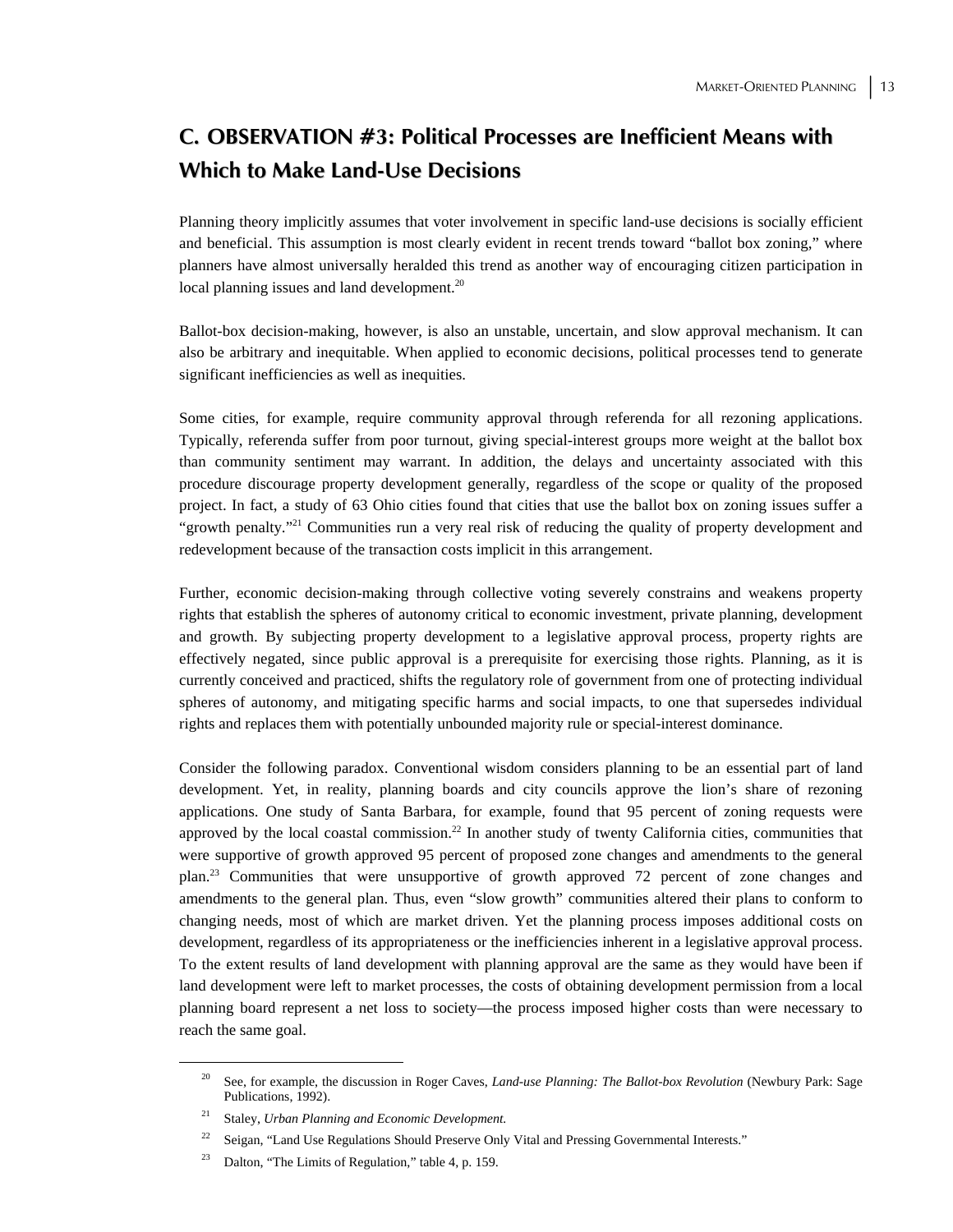MOP recognizes that governments perform their most-important tasks when they set the rules of the game for market behavior, rather than make decisions over specialized, unique circumstances and prescribe outcomes. By subjecting development projects to public review, local governments are forced into a case-bycase review of land development. Ultimately, this lengthens the approval process, slows land redevelopment, and subjects development projects to an often arbitrary and unpredictable approval process.

*PRINCIPLE #3: MOP attempts to limit the politically arbitrary nature of development approval by subjecting land development to administrative rather than legislative processes.* 

## **D. OBSERVATION #4: When Spillover Impacts From Development Occur, Their Effects Can Be Mitigated Through Performance-Based Public-Sector Planning.**

Governments are most effective when they protect clear and definable interests. Market spillover impacts circumstances in which market activity imposes costs or benefits on third parties (for example, erosions, noise or air pollution)—may require government or third-party action. Also, cases in which market transactions fail to provide enough of a good or service (for example, open space and habitat protection) may warrant some government action to create incentives for the provision of non-market amenities.<sup>24</sup>

The original intent of zoning was to protect neighbors against development that could reduce property values by imposing harms.<sup>25</sup> Zoning was upheld by the U.S. Supreme Court as an appropriate use of the "police powers" of government to protect the general welfare.

However, before restrictive public interventions occur, the negative impacts of property development should be demonstrable, and developers should be given the opportunity to correct for these impacts. To some extent, the rezoning and plan-approval process in existing planning systems accomplishes this goal. Development approval is a result of bargaining between local officials (incorporating citizen concerns) and property developers. In order to obtain approval, developers must substantially satisfy citizen concerns and conditions required by staff and the local planning board.

The approval process creates a bargaining environment in which developers and property owners must meet *all* concerns, regardless of their actual impacts. Often, for example, proposed developments are scaled down to inefficient levels or are forced to adopt less-beneficial designs because developers must allay citizen opposition based on vaguely defined and unsubstantiated concerns over property values or "community impact." Thus, while the Santa Barbara coastal commission approved 95 percent of zoning requests, they only allowed 60 percent of the proposed housing units.<sup>26</sup> In another case in the Midwest, vocal opposition

<sup>&</sup>lt;sup>24</sup> Even in these cases, if amenities are valued by consumers, developers have an incentive to provide them. Often, for example, apartments that face lakes or scenic areas rent for higher prices than apartments that face streets, driveways or other less picturesque scenes. Developers will provide lakes, ponds, open space and other fields if they believe consumers are willing to pay for their provision. Thus, many planned communities represent attempts by developers to provide specific amenities and services through the private sector. See Fred Foldvary, *Public Goods and Private Communities: The Market Provision of Social Services* (Brookfield, VT: Edward Elgar, 1994).

 $25$  This does not necessarily imply that politics was absent from the adoption of zoning laws. Historically, zoning ordinances were adopted in cities with ward-based election systems, suggesting that politicians adopted zoning to confer benefits on specific, geographically targeted constituencies. James Clingermayer, "Distributive politics, ward representation, and the spread of zoning," *Public Choice* 77, no. 4 (1993), pp. 725–738.

<sup>&</sup>lt;sup>26</sup> Siegan, "Land Use Regulations Should Preserve Only Vital and Pressing Governmental Interests."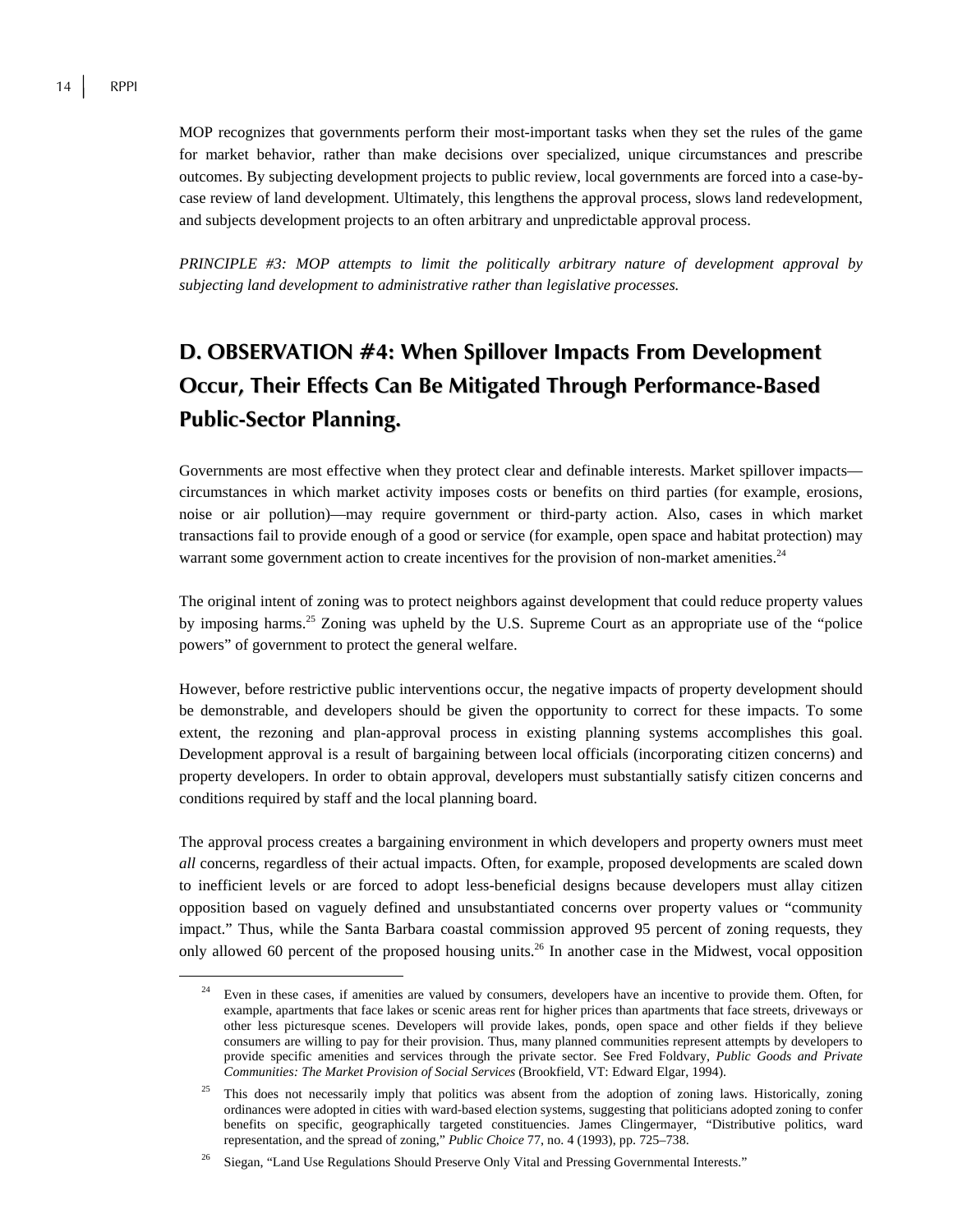from a grass roots slow-growth group led the local planning board to require that a new housing development hook up to a nearby city's sewer system even though using a proposed septic system was both environmentally safe and less expensive.<sup>27</sup> The requirement was made because of unsubstantiated fears that the development would lower water pressure for nearby residents.

MOP adopts a market-impact standard for addressing concerns over property development, moving toward the common law principle of nuisance as a standard for government regulation of voluntary, private activity. This focus differs from traditional zoning practice, which confers development rights on property owners regardless of the impact on adjacent property owners.28 It also differs from modern practice in which, through political pressures, the "use as of right" notions of traditional zoning have become subject to manipulation, reducing development certainty and requiring project modifications even where impacts are trivial or represent purely subjective perspectives of planners.

Traditionally, if someone wanted to add another floor to his house in a residential district, blocking the sun for adjacent property owners that reduced their quality of life, the would-be builder had a legal right to redevelop the property under the zoning law regardless of the impact on his neighbors. By contrast, a common law-type nuisance standard would give the neighbor standing to have clearly demonstrable damages resulting from the redevelopment compensated or mitigated. At the same time, this approach requires demonstration of actual "harm" or impact in order to require compensation of "nuisance" mitigation. This approach enhances the role of planners as mediators within the community, while still preserving "spheres of autonomy" for property owners.

*PRINCIPLE #4: Local planning should move toward a common law, nuisance-based standard for regulating land development.*

### **E. OBSERVATION #5: Local Politics Tends to Give Narrow Special Interests Too Much Weight and Influence.**

The political decision-making process is poorly suited to the task of making decisions about resourceallocation activity, including property development. Property development, first and foremost, is about transforming an economic resource (land) from a less-productive use to a more-productive use. Planning policy should reflect and encourage this transformation of uses to maximize community welfare.

Current planning procedures place developers and public officials in a bargaining relationship that unnecessarily drives up costs. The process is based on a fundamentally static conception of community. The land-use plan sets out in detail the planned development of the community. Any deviation is contrary to the plan. Since the plan, in theory, lays out the community's "values," the presumption is always in favor of the plan, irrespective of its applicability and relevance over time. As a result, all development applications are presumed rejected and the burden is on property owners and developers to prove the benefit of their proposal to a government agency. This inevitably hinders change and innovation and protects the status quo. In addition, by giving all members of a community standing in a public hearing, special-interest groups that represent a minority in a community (for example, a no-growth coalition), can raise objections during the

 <sup>27</sup> Staley, *Urban Planning and Economic Development*, p. 119.

<sup>28</sup> Fischel, *The Economics of Zoning Laws.*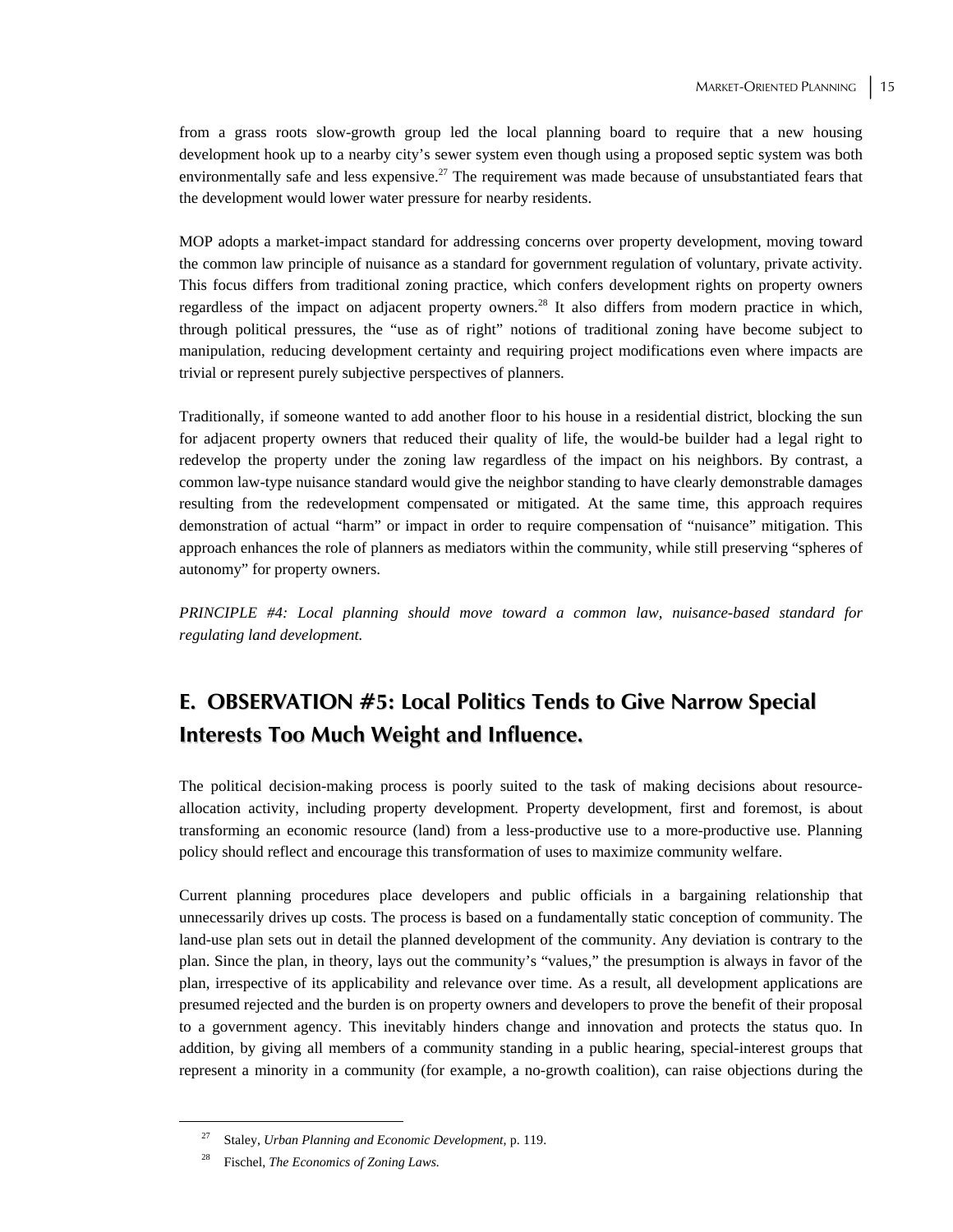public-hearing process. Bargaining drives toward compromise where developers modify their proposals to meet objections to expedite development approval.

For example, a senior citizen coalition may object to the addition of attached townhouse units, preferring single family, detached housing in its place. The developer will reduce the density of his project, perhaps eliminating the townhouses, to meet these concerns regardless of broader community sentiment on the project.

By adopting administrative approval procedures that favor market trends in land development, the arbitrariness of development approval is minimized. By limiting standing in public hearings to directly affected property owners, the impact of special interests in the development control process is also minimized.

*PRINCIPLE #5: Standing in public hearings should be limited to those directly and tangibly affected by the proposed development.*

These general principles provide a market-oriented framework for conceptualizing land-use planning on the local and regional level. The practical manifestations of these principles are discussed in the next section.

| <b>Observations</b>                                                                                                                   | <b>Principles</b>                                                                                                                                                                                     |
|---------------------------------------------------------------------------------------------------------------------------------------|-------------------------------------------------------------------------------------------------------------------------------------------------------------------------------------------------------|
| Communities are open systems                                                                                                          | As a basic planning principle, growth management<br>1.<br>should incorporate a presumption in favor of market<br>trends and dynamic evolution.                                                        |
| Markets allocate most resources effectively and<br>efficiently                                                                        | Planning theory should embrace this more realistic<br>2.<br>concept of markets in which markets are understood<br>to incorporate long-term goals and dynamic<br>consumer and commercial expectations. |
| Political processes are inefficient means with<br>which to make land-use decisions                                                    | 3.<br>MOP attempts to limit the politically arbitrary nature<br>of development approval by subjecting land<br>development to administrative rather than legislative<br>processes.                     |
| When spillover impacts from development<br>occur, their effects can be mitigated through<br>performance-based public-sector planning. | 4.<br>Local planning should move toward a common law-<br>nuisance based standard for regulating land<br>development.                                                                                  |
| Local politics tends to give narrow special<br>interests more weight and influence than they<br>would in the community at large.      | 5.<br>Standing in public hearings should be limited to<br>those directly and tangibly impacted by the proposed<br>development                                                                         |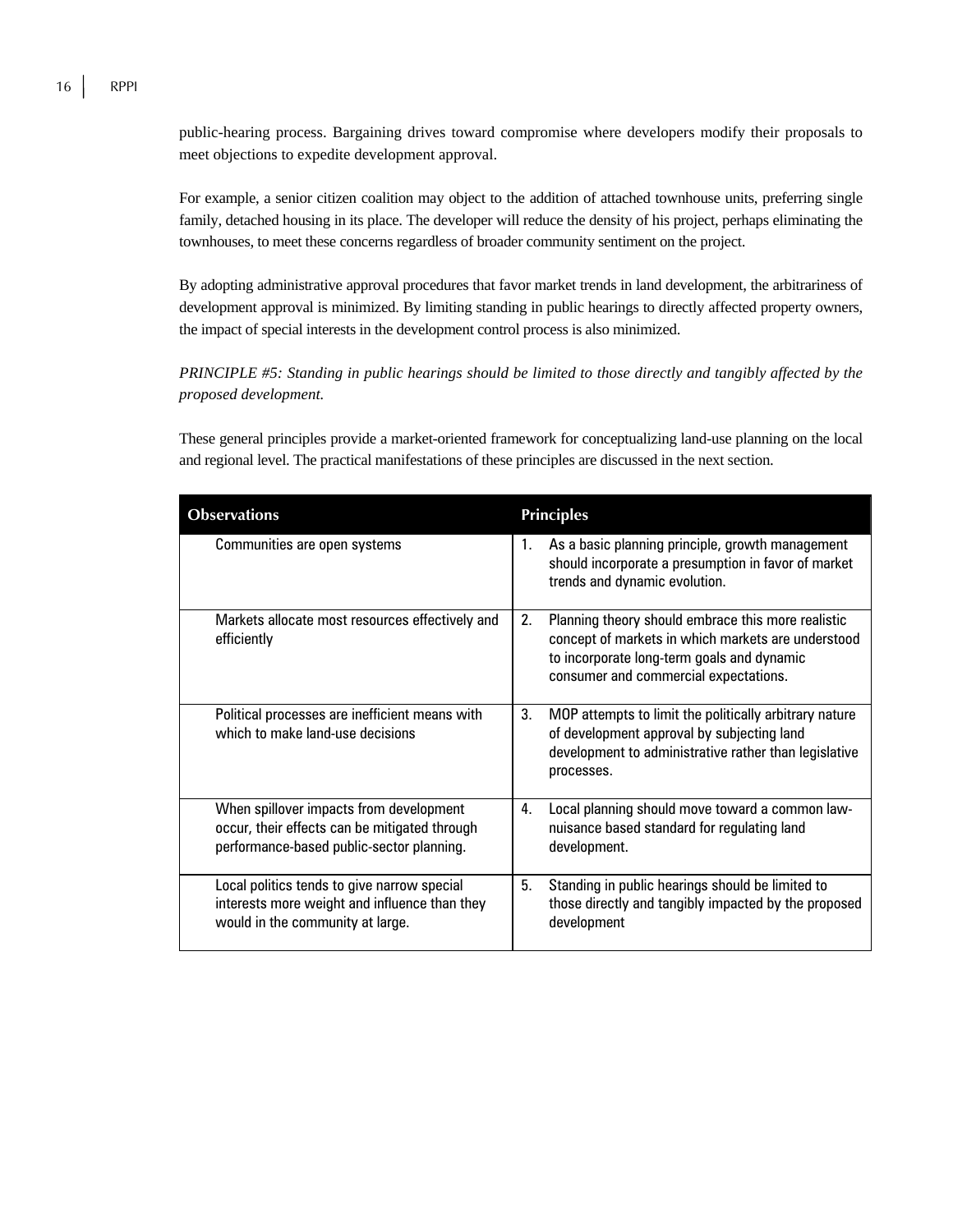# **Key Elements of Market-Oriented Planning**

ow can these principles be implemented in a practical way? Recognizing that Market-Oriented Planning attempts to capture the dynamic, evolutionary nature of property development, the following recommendations can be incorporated into local planning practice: Plan Plan Company Plan Plan Company Plan Company Plan Company Plan Company Plan Company Plan Company Plan Company Plan Company Plan Company Plan Company Plan Company Plan Company Plan Company Plan Company Plan Company Plan

#### **A. Presumption in Favor of Property Owners**

Property development should be permitted as of right unless explicit action is taken by the planning board or local legislative body to evaluate the application. This can be coupled with maximum time limits for review by staff, planning commissions, or local legislative bodies.

Since MOP also explicitly incorporates market impacts and the pursuit of non-market amenities as a justification for public intervention in land development, developers can be required to notify neighbors and others directly impacted by their proposed project. Project proposals should be subjected to public hearings only if city staff, council members, planning commission members, or parties directly affected by the project identify tangible impacts on their interests (see "C. Objections" below).

#### **B. Home Rule**

Local planning decisions should be protected from regional or state planning decisionmaking. The extent to which local developments have negative impacts on communities and neighbors can best be evaluated at the local level. Decentralized governance allows policy to match citizen tastes. Thus, diversity in local government accommodates diversity among and within communities.<sup>29</sup>

 <sup>29</sup> See the discussion in Sam Staley, "Bigger is Not Better: The Virtues of Decentralized Local Government," Policy Analysis No. 166 (Washington, D.C.: Cato Institute, January, 1992), pp. 21–23. Note that this argument rests on the dynamic implied in Charles Tiebout's insight that residents "vote with their feet," moving to those communities that meet their needs and preferences. The approach here differs, however, because Tiebout assumed residents had the same preferences for public services, zero transaction costs, and were cost minimizers. In the political economy framework used here, residents are assumed to have different preferences for the levels and quality of public services and community amenities. In a sense, residents are "quality maximizers" rather than "cost minimizers" although they are all constrained by limited resources (e.g., income). See Charles A. Tiebout, "A Pure Theory of Local Expenditure*," Journal of Political Economy* 64, No. 5 (October 1956), pp. 416–424.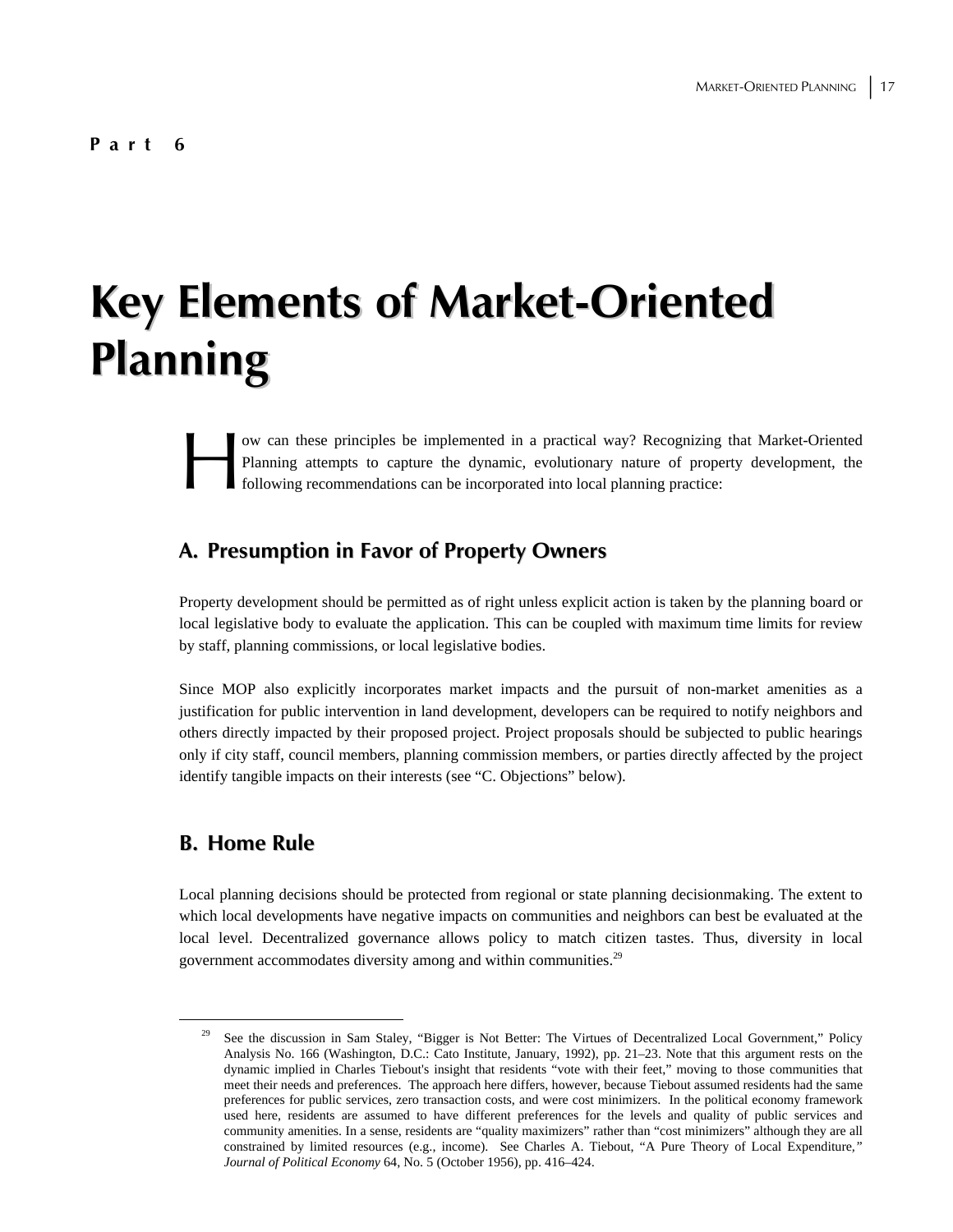According to a number of studies on regional governance, these consolidations have had an unimpressive record in relieving traffic congestion, supplying affordable housing, and so on.30 Moreover, other research demonstrates that presumed economies of scale in provision of most urban services do not exist.<sup>31</sup> Indeed, regional governance appears to result in some efficiency losses in service delivery. Moreover, lower levels of government are more likely to restrain spending than are consolidated governments.<sup>32</sup>

State and regional planning authorities are less likely to have the knowledge or forecasting ability to more accurately or reliably predict land use trends on the local level. They are also more displaced from community interests and desires. Therefore, intervention from regional or state planning agencies or authorities should occur only when a clear public interest or need is identified, or spillover effects are identified and not addressed in the proposed plan.

#### **C. Objections Limited to Tangible Impacts**

Developers should be expected to modify projects to minimize the negative impacts of their proposed development, but these impacts should be tangible and measurable. Groundwater run-off or traffic congestion, for example, are identifiable and measurable impacts that can be assessed objectively. Developers should be expected to consider the external costs imposed by their development on neighbors and the community.

In general, planning and zoning approval should not control development for aesthetic reasons, or concerns over layout and density unless the project is located in a district with a clear purpose, intent, and identity (for example, historic districts). Empirically, the impacts of these negative externalities tend to be very localized, affecting close neighbors rather than entire neighborhoods or communities.<sup>33</sup>

#### **D. Adopt Broadly Defined and Mixed-Use Zoning Districts**

Planning boards should minimize the likelihood that projects will be delayed through a legislative approval process by adopting broadly defined zoning districts that accommodate a large number of uses. Rezonings are often prompted by poor forecasting by local planners and/or out-of-date master plans.

A parcel of property, for example, may be zoned for strip retail even though market signals indicate a better use is professional office or multifamily housing. In many communities, a development plan incorporating professional office or multifamily housing would constitute a change in use and be subjected to a two-stage approval process. The first stage would consider rezoning the property to a land-use designation consistent with the proposed use (for example, retail to professional office or multifamily residential). The second stage would consider the proposed development plan for the site. (In most cases, the rezoning approval would also include evaluation of a preliminary site plan.)

 <sup>30</sup> William A. Fischel, "What do Economists Know about Growth Controls? A Research Review," in *Understanding Growth Management: Critical Issues and a Research Agenda*, ed. David J. Brower, David R. Godshalk and Douglas R. Porter (Washington, D.C.: The Urban Land Institute, 1989), pp. 59–86.

<sup>&</sup>lt;sup>31</sup> Staley, "Bigger is Not Better," pp. 16–17.

<sup>&</sup>lt;sup>32</sup> An excellent survey of this literature can be found in George A. Boyne, "Local Government Structure and Performance: Lessons from America," *Public Administration*, vol. 70 (Autumn 1992), pp. 333–357.

<sup>33</sup> J.M. Pogodzinski and T.R. Sass, "Measuring the Effects of Municipal Zoning Regulations: A Survey," *Urban Studies,* vol. 28, no. 4 (1991), pp. 597–621.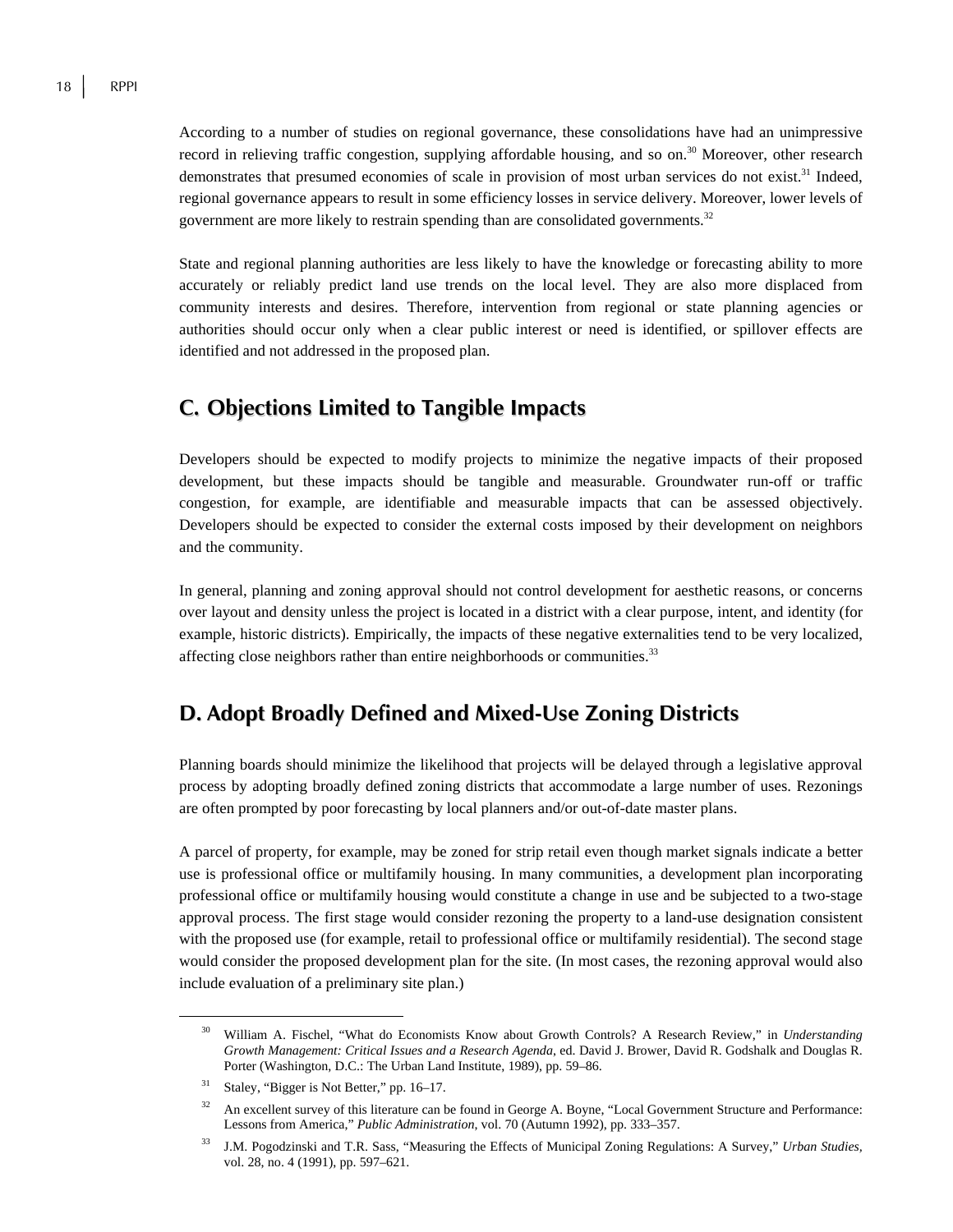MOP would facilitate land-use changes that meet changing and evolving community needs by allowing diverse types of development as of right. Mixed-use districts are an excellent mechanism for promoting diversity within communities. An alternative would be broadly defined land-use districts that allow a variety of uses. For example, commercial districts could allow a wide range of commercial uses, from retail to professional office to hospitals to universities.

#### **E. Administrative Site Plan Review**

Once land is rezoned, site plans should be reviewed as quickly and efficiently as possible. This goal, in most cases, means adopting an administrative review process with clearly defined criteria for what is acceptable by local planning standards. Administrative site plan approval can also be coupled with performance bonuses to encourage the inclusion of certain characteristics. For example, under its flexible-zoning system (no longer used), Fort Collins, Colorado allowed higher densities if developers incorporated certain features (for example, landscaped buffers between roads and buildings) into their development plan.<sup>34</sup> The critical element of the Fort Collins model was flexibility, so that developers could make trade-offs about their site based on market conditions and trends.

#### **F. Developer Payment For Infrastructure Needs**

Property owners and developers should bear the full costs of property development. Local communities should not be expected to subsidize property development by extending sewers, roads, and other infrastructure to the site.

While some communities use impact fees to accomplish this goal, a more appropriate mechanism would simply require property developers to pay the full financial burden of extending these features to their property using materials and technology consistent with the existing infrastructure and with their own development needs.

While many communities increasingly require developers to pay for infrastructure, they give developers little latitude in determining what kind of infrastructure is appropriate. The result is often high-cost infrastructure that exceeds the development-site needs. For example,

- Local governments sometimes specify roads with lane-widths (12-feet) appropriate for interstate highways—such lane-widths impose higher costs but are unnecessary for safety or smooth traffic flow on residential streets.
- Storm drainage piping is sometimes required to accommodate flows that are many times greater than any calculated necessary capacity.
- Many communities also require site landscaping according to prescriptive rules rather than allowing site developers to landscape according to what is prudent and aesthetically attractive to potential buyers and tenants.

<sup>&</sup>lt;sup>34</sup> William D. Eggers, "Land Use Reform Through Performance Zoning," Policy Insight No. 120 (Los Angeles, CA: The Reason Foundation, 1990).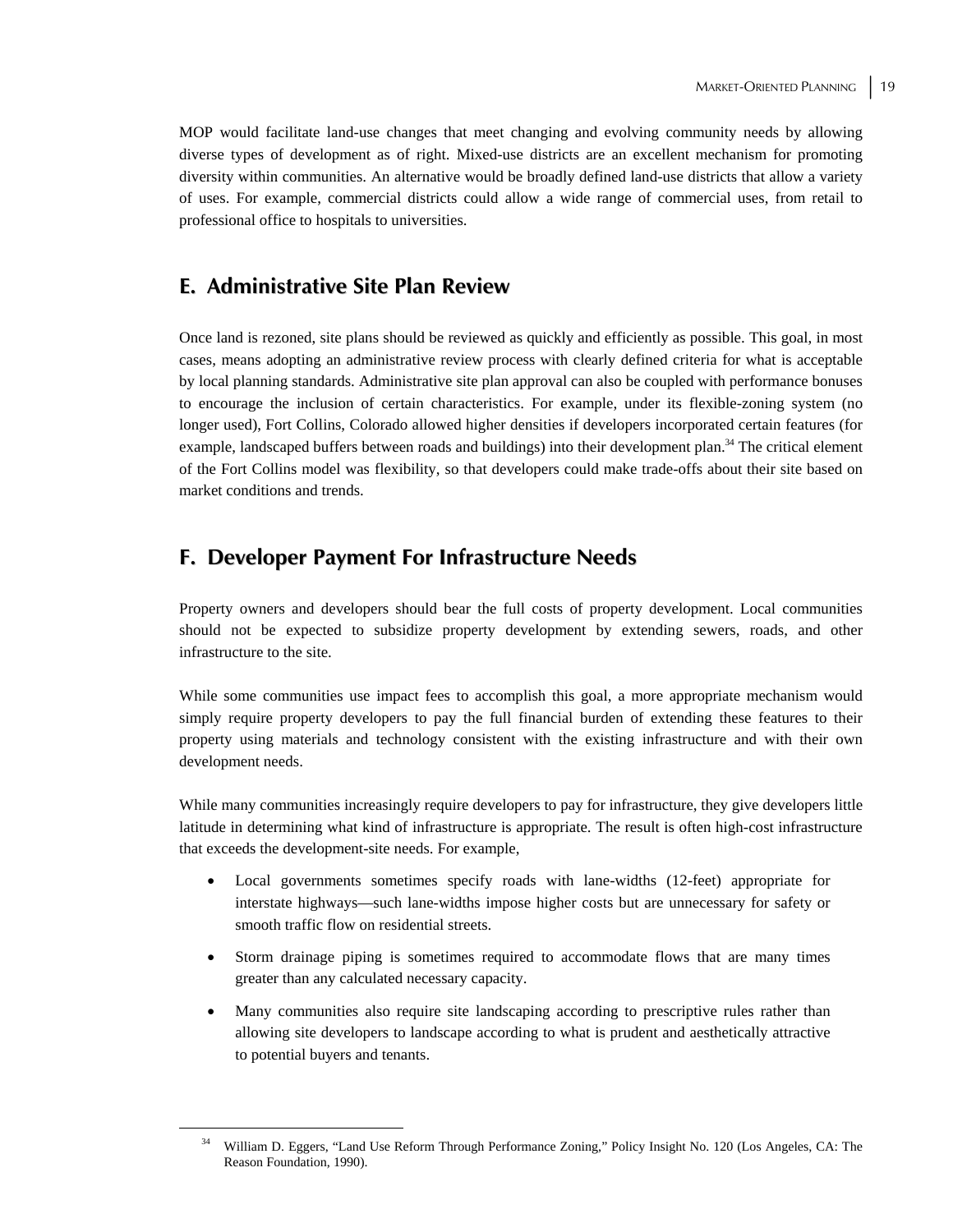• Subdivision regulations in many regions of the country require that roads have concave crowns (roads bow upward) to force stormwater to drain to pipes on both sides of the road even though new technology and materials permit lower-cost convex crowns toward the center line where one pipe drains stormwater.

A "developer-pay" approach needs to be accompanied by flexible design criteria, so that individual developers can determine what level of infrastructure and what construction standards make sense for the intended users of that infrastructure.

### **G. Standing in Public Hearings Limited to Parties Clearly and Directly Affected by Proposed Development**

An important feature of MOP is correcting for "third-party" impacts of property development. Intensive development of a property may tangibly impact neighbors who might now be subjected to more traffic congestion, noise pollution, or other tangible impacts. Public hearings should be used primarily as a mechanism to disclose these tangible, measurable impacts so they can be addressed in the project proposal. Developers should address these concerns by modifying their projects. Alternatively, if agreement between developers and property owners cannot be reached, third parties such as conflict-management teams or local courts can mediate and adjudicate disputes.

#### **H. Process-driven Planning**

Land-use planning should embrace change and the evolutionary nature of urban development. Development approval should be based on a process—a set of clearly defined rules—rather than an end-state vision of what the community should look like 10 or 20 years down the road. This recommendation accepts recent empirical evidence that, in practice, zoning decisions tend to follow market trends rather than vice versa.<sup>35</sup>

Several changes could also be made to existing local planning systems to streamline the approval process.

#### *1. Supermajority requirement to modify planning board decisions*

Planning board decisions and deliberations are important mechanisms for refining development plans. They also serve a mediating function between developers and neighboring property owners. While local communities should provide an appeal process, local planning systems should presume that recommendations of planning boards are fair and accurate. A supermajority requirement would build certainty into the planning process, strengthen the ability of planning boards to mediate between affected parties, and provide a local appeal process.

 <sup>35</sup> Daniel P. McMillen and John F. McDonald, "A Simultaneous Equations Model of Zoning and Land Values," *Regional Science and Urban Economics,* vol. 22 (1991), pp. 55–72; J.M. Pogodzinski and T.R. Sass, "The Theory and Estimation of Endogenous Zoning," *Regional Science and Urban Economics*, vol. 23, no. 5 (October 1994), pp. 601–630.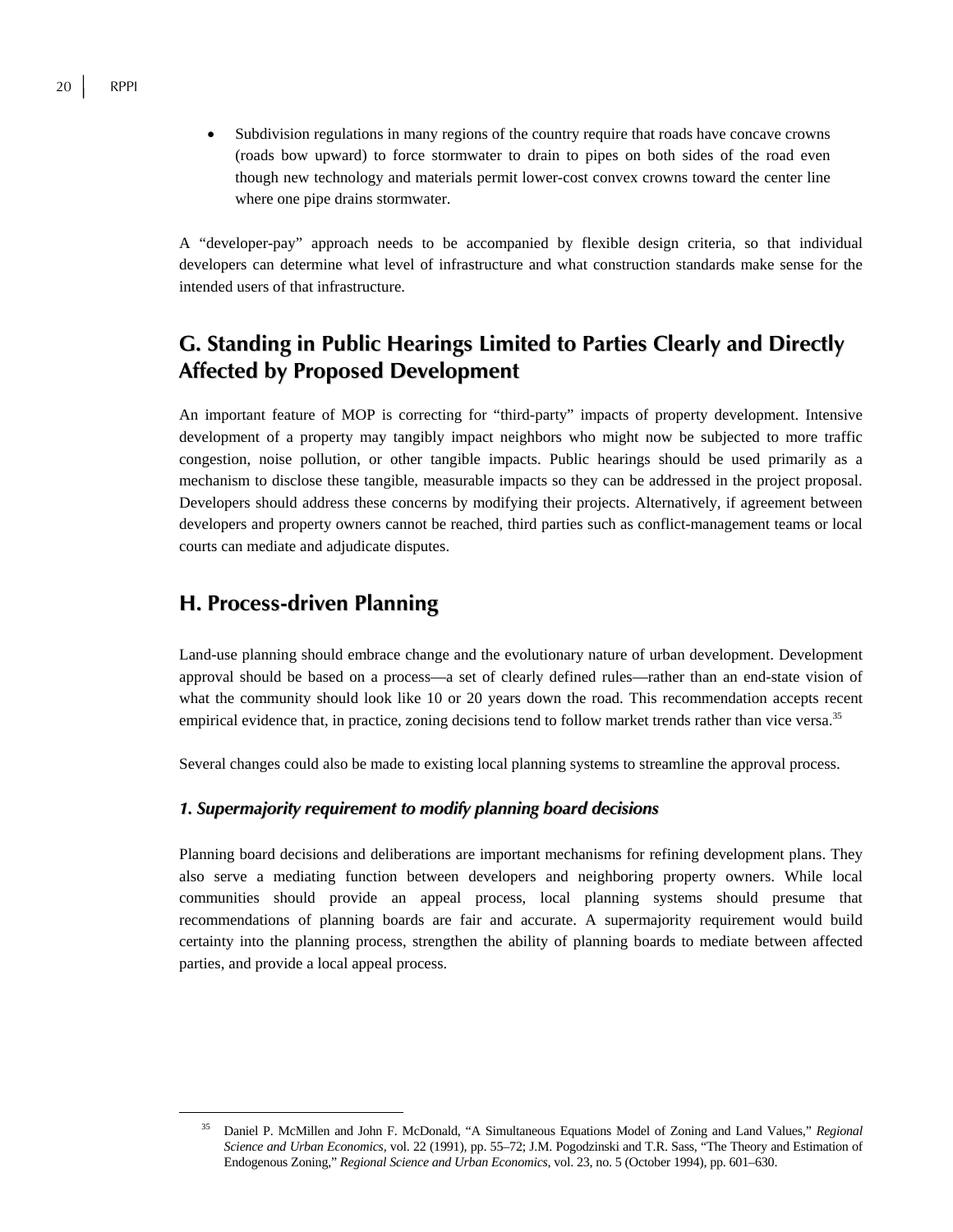#### *2. One-stop permit processing*

One-stop permit processing streamlines the permit application and approval process, particularly for small and less-experienced developers. This approach could significantly reduce the transaction costs associated with development permission and approval.

#### *3. Mandatory pre-application meetings with planning staff, consultants, and planning boards*

Pre-application meetings with staff and planning boards can be effective ways to identify externalities and market impacts before significant resources have been invested in a project. Modifications to development proposals and site plans are more efficiently incorporated at the early stages of the design process. Modifications at advanced stages of site development, however, can significantly increase costs. Mandatory pre-application meetings can minimize some of these costs and lay the groundwork for a working relationship between developers, planners, and other public officials.

#### *4. Mandatory public-sector planning<sup>36</sup>*

Ironically, current planning practice regulates private property development without imposing the same restrictions on the public sector. This is particularly troublesome given the wide range and variety of longterm investments in infrastructure made by state and local governments.

State, local, and regional governments should be required to plan the location of infrastructure and secure the necessary rights of way and easements before development takes place. This does not imply that the public agencies begin constructing infrastructure immediately. Rather, public agencies should lay out clearly where they expect to place key infrastructure such as roads, bridges, interchanges, sewers, and water lines. This provides certainty for private developers but does not obligate the public sector to infrastructure development until land-use patterns are well established through market processes. This also gives public (or private) infrastructure agencies flexibility: they could construct a two-lane road at early stages of development, expand to a center-lane road later in the development phase, and eventually develop the roadway into a fourlane highway.

If public agencies were subject to mandatory planning requirements, and were required to buy rights of way early in the process, many of the objections to traffic congestion and other nuisance effects of development might disappear, reducing the politicized nature of the zoning and planning process.

<sup>&</sup>lt;sup>36</sup> The authors thank Randall Holcombe at Florida State University for this insight. The authors, of course, claim sole responsibility for its form and presentation.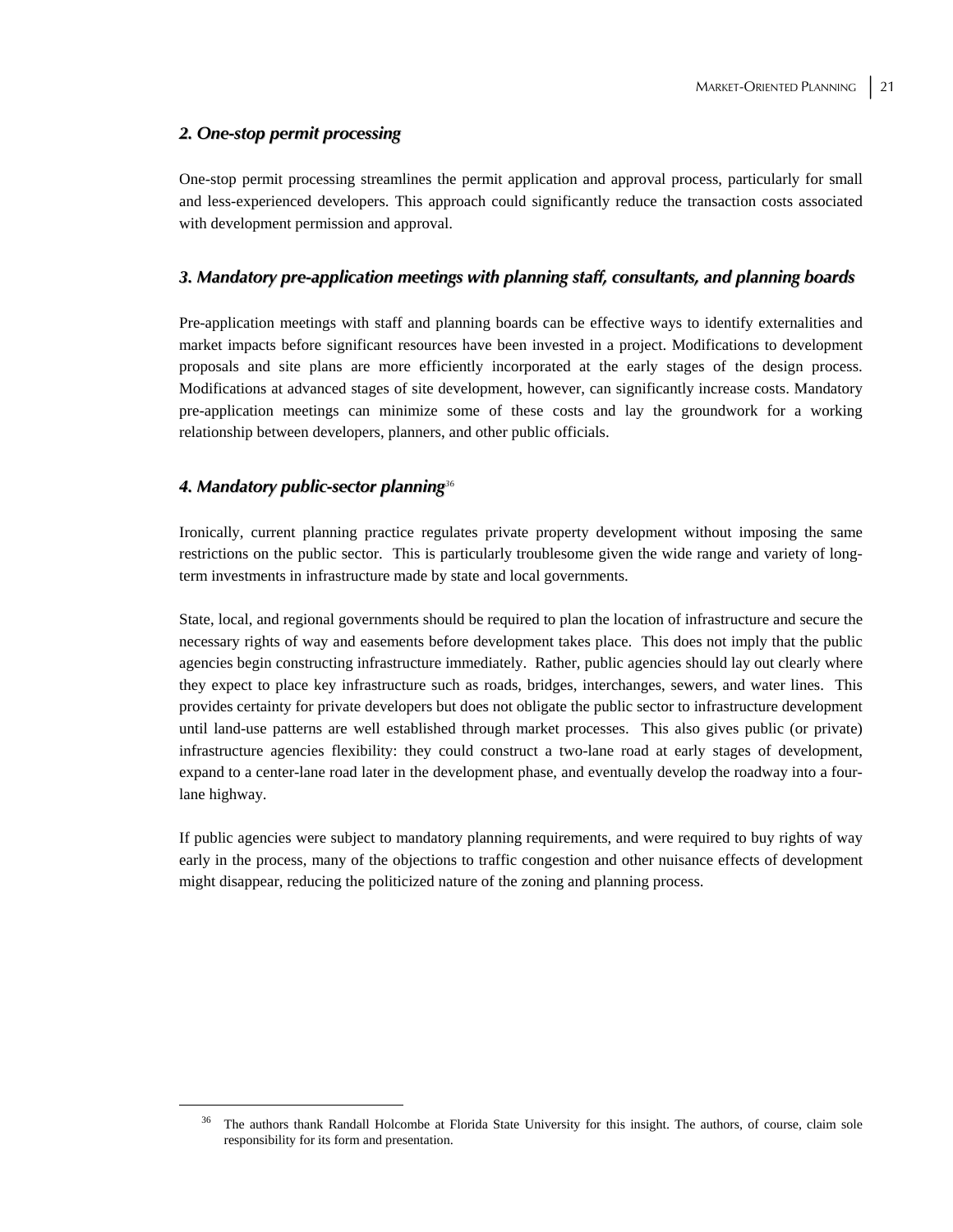**Part 7** 

# **Conclusion**

ne of the most important tasks confronting planners is how they will integrate market-oriented thinking into planning theory and procedures. Planning should not rely on end-state planning and static prescriptions to direct land-use and property development.  $\sum_{\text{stat}}^{\text{ne}}$ 

The lessons of the last 50 years—the decades of suburbanization and decentralization--are that land-use planning operates within a broader market framework. Integrating market-oriented thinking into planning theory and practice will require substantive changes to the way planners view the process of land development. It also may require changing their view of the regulatory role of local government in the urban development process.

## **About the Authors**

.

amuel Staley is Vice President for Research at The Buckeye Institute for Public Policy Solutions in Dayton, Ohio and directs the Urban Futures Program at the Reason Public Policy Institute in Los Angeles, California. He also serves as member of his local planning board and formerly served as a member of his local Board of Zoning Appeals and Property Review Commission.  $S_{\tiny \textrm{Ang}}^{\tiny \textrm{am}}$ 

Lynn Scarlett is Executive Director of the Reason Public Policy Institute in Los Angeles.

The views expressed in this paper are the authors' and do not necessarily reflect the views of The Buckeye Institute or Reason Public Policy Institute, their trustees, or their supporters. Nothing in this paper should be construed as aiding or hindering the passage of any legislation pending before any legislature on the national, state, or local level.